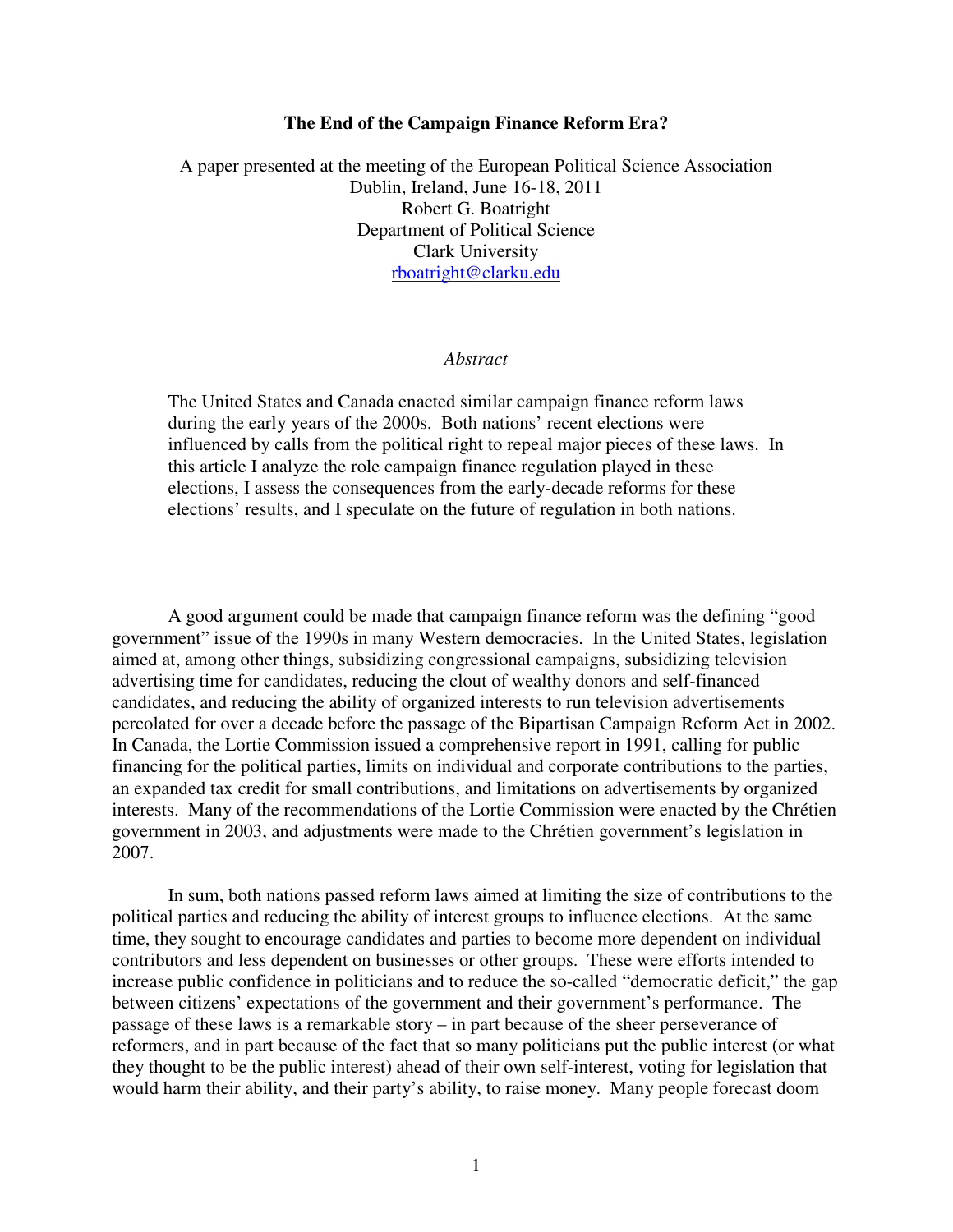for the parties behind the legislation – the Democrats in the United States, and the Liberal Party in Canada. Yet, like most major pieces of legislation, the consequences of these bills have been far more complex and nuanced that either their supporters or their opponents might have predicted. Reform supporters have moved on to other issues, without necessarily seeing the dramatic changes they forecast. Opponents have, for the most part, learned to live with these bills, and the apocalyptic scenarios they forecast have, likewise, not come to pass.

 In previous work (Boatright 2011), I took advantage of what I called a "natural experiment" in the effects of campaign finance law to address one piece of the response to reform: the adaptations made by interest groups in the two countries. Because the reforms were so similar, it is possible to look at the ways in which similar types of campaign finance regulations play out in different types of institutional settings – that is, how reforms work differently in a candidate-centered system with regular elections than in a party-centered system where elections are called. This natural experiment is a particularly messy one, however, in that there are so many other causes for the financial successes and failures, and electoral successes and failures, of the subsequent elections. Reform may have had something to do with the fundraising successes of Howard Dean and Barack Obama in the United States, and with the successes of the Democratic Party in the 2006 and 2008 congressional races. But most observers would point to the unpopularity of the Iraq War, the financial collapse of 2008, and other failures of the Bush presidency before they would point to campaign finance reform as the culprit. If they were looking for a more secular change, as opposed to a change inspired by unpredictable political events, they might note the development of the progressive blogosphere. Even the massive fundraising numbers of the Obama campaign are only tenuously related to changes in campaign finance law. Likewise, Canadian observers would note that reform in Canada preceded the Liberal Party's loss of its majority, and then of its control of parliament entirely, but they would be unlikely to claim that reform was the culprit – they would be more likely to blame the Liberals' ongoing political and legal problems for the Chrétien government's enactment of the 2003 reform law.

 This is not to say that there were no effects of reform; it is only to say that reform effects intersected with a lot of other things, making it more and more difficult as one gets further away from the original stimulus to say what the consequences of reform were. There are a number of well-articulated questions political scientists have sought to ask about campaign finance restrictions; one such example is the question of whether restrictions make a difference in election outcomes or in policy outcomes.<sup>1</sup> While researchers have found some traction in asking this question at the state level, the political complications of the past decade and the porous nature of campaign finance law has likely rendered it impossible to conduct rigorous analysis of such questions at the federal level.

The circumstances of the 2010 American elections and the 2011 Canadian elections, however, make it important to take one last shot at discerning the role of campaign finance reform in these elections. This is so because reform – or more precisely, the repeal of reform laws – was a central theme in both elections. In the United States, the Supreme Court's *Citizens United v. FEC* decision effectively repealed the electioneering restrictions of BCRA, and went even further, permitting express advocacy by corporations, an activity which had been banned

<sup>&</sup>lt;sup>1</sup> For a review of such research see Prat, Puglisi, and Snyder 2010.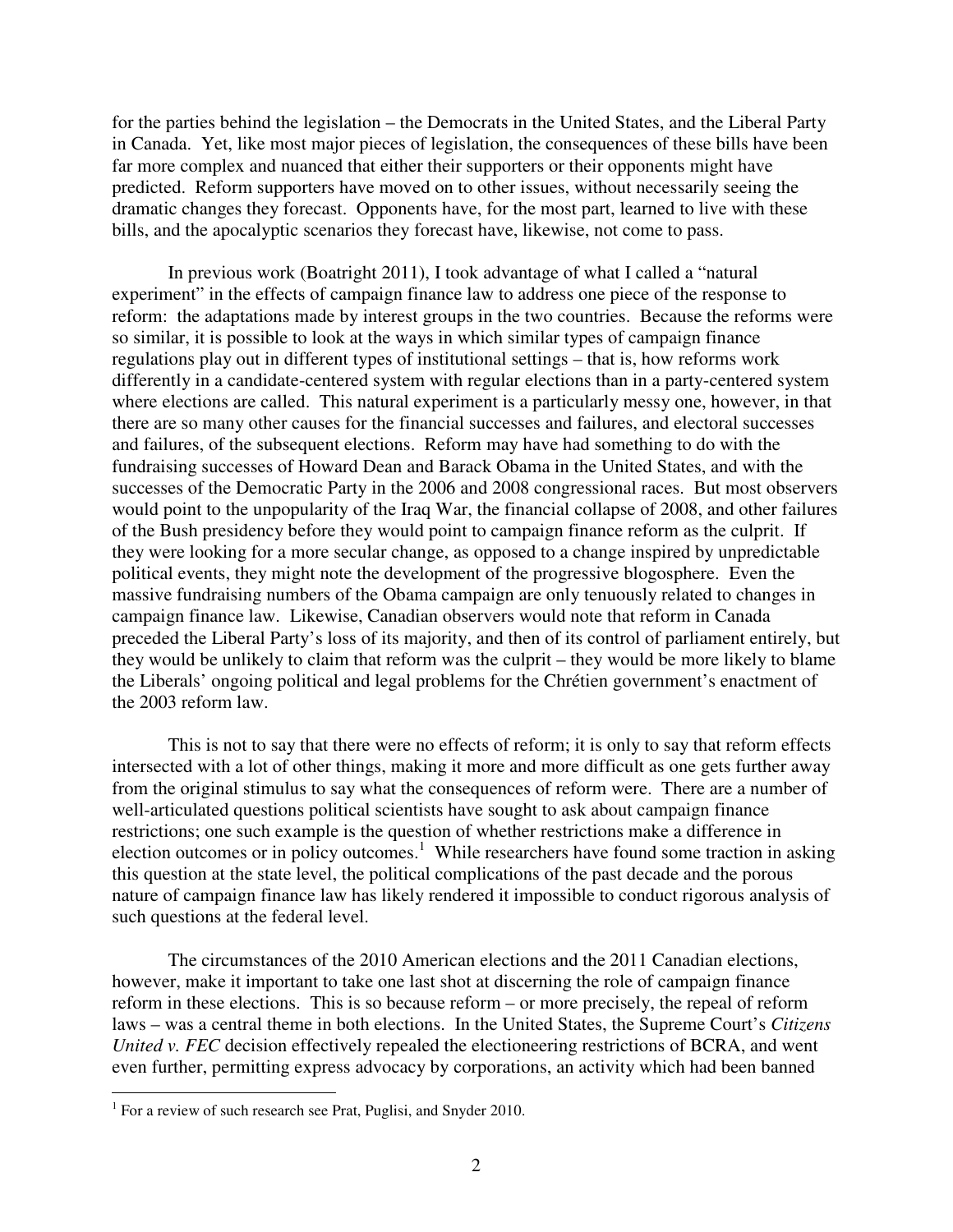since 1990. The election featured expenditures in the tens of millions of dollars both by established groups such as the US Chamber of Commerce and new groups such as Karl Rove's new Republican conduit group, American Crossroads. Some, though not all, of these groups' advertisements would have been illegal just two years before. Democrats and Republicans debated through much of the election about whether the Court's decision altered the election. In the mean time, conservative groups seized upon the Court's rulings to renew their efforts to get the Court to overrule state-level public finance laws, BCRA's soft money restrictions, and potentially even the limits on individual contributions.

 Meanwhile, in Canada the 2008 election, which resulted in a minority Conservative government, had ended with a messy stand-off between the Conservatives and the three opposition parties over the Conservatives' 2009 budget. The Conservatives had proposed doing away with Canada's public subsidy for parties, and the other parties had responded by threatening a vote of no confidence in the incoming Conservative government, thus either leading to a coalition government (something which has not happened in Canada since World War I) or to another election. When the government was finally brought down in early 2011, Prime Minister Stephen Harper made it known that were he to win a majority in 2011, as he ultimately did, he would go ahead with his plans to abolish public funding for the parties. The election so altered the relative standing of the minority parties, with the Liberals' share of seats diminished, the Bloc Québécois virtually decimated, that even were Harper not to follow through with his plans, the funding available to these parties would be so diminished that they would find it difficult to return to their previous status.

 At a minimum, then, the 2010 and 2011 elections present a clear stopping point to the path of campaign finance reform. In neither the US nor Canada do reform forces appear poised either to go forward or to do much to rescue the legislation for which they fought so hard earlier in the decade. At most, these elections represent a backtracking in both countries, to a repeal of those countries' campaign finance reforms. This circumstance makes it important to reevaluate what, exactly, the US and Canadian reform laws wrought and how politicians have responded. In this article, then, I first recap my argument about the effects of reform in the 2000s. I then discuss the role campaign finance law played in the 2010 American elections and the 2011 Canadian elections. I close with a discussion of whether the demise of key aspects of campaign finance law in these countries is indeed imminent, what aspects of the early-decade reform laws are or will be left standing, and what the normative consequences of these elections are.

My main argument in this article is that neither campaign finance regulation nor the potential or actual repeal of these laws had major effects on the outcomes of these elections. These elections may well prove consequential, however, since anti-reform forces were victorious in both elections. The links drawn by conservative politicians in both nations between the costs of public support for candidates and the need for government to reduce its spending has proven attractive as a campaign tool, but this argument is deceptive insofar as it only addresses some aspects of regulation. The overall climate created by these elections will make it difficult to enact minor changes geared towards maintaining the relevance of campaign finance restrictions as the methods of campaigning continue to change over the coming decade.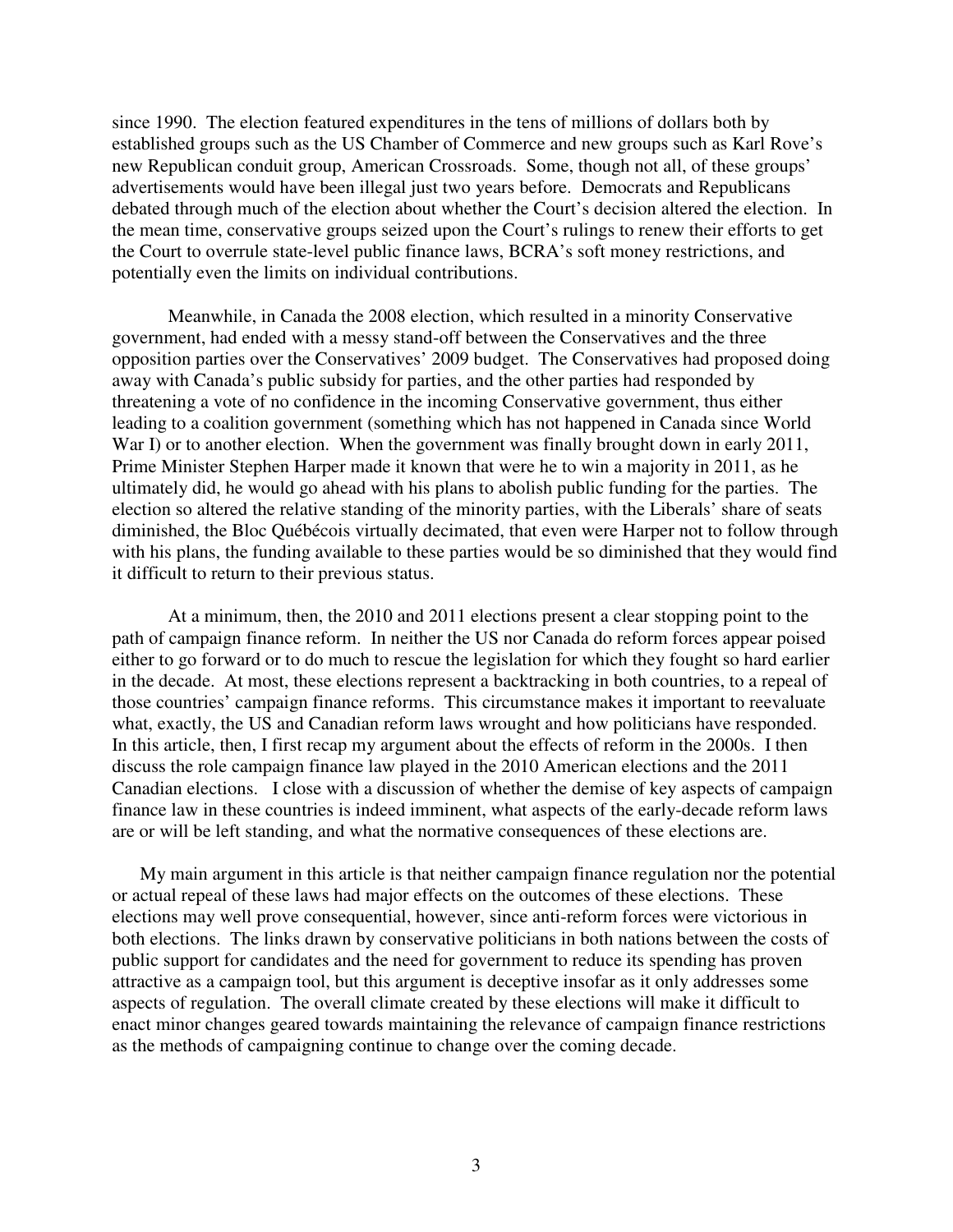#### **The Campaign Finance Reform Story, as of 2009**

The reforms of the 2000s were not the first instance of a shared path toward regulating campaigns on the part of the two countries. Both the United States and Canada enacted major reforms during the early 1970s. In the US, the 1974 Federal Elections and Campaigns Act amendments (FECA) established limits on the amount of money individuals can contribute to politicians, political parties, registered nonparty political groups (PACs), and in sum, and it also established limits on the amount of money a PAC can contribute to a candidate or a party, although there is no aggregate limit on what PACs can contribute. Another reform bill, the Revenue Act of 1971, established a public funding system for presidential candidates and a small tax credit for political contributions. In Canada, the Election Expenses Act (EEA) of 1974 did not create contribution limits, but it did establish spending limits, increase disclosure, and create a sliding tax credits to encourage individuals to donate (see Stanbury 1989, 355-56). The EEA also began the process of creating restrictions on speech by nonparty groups, although it was some time before a workable system was in place.

 It is important to note the coincidence of these two laws because they provide at least anecdotal evidence that the US and Canada have followed similar paths, either because of shared political circumstances or because their politicians observe each other. This same pattern occurred in the adoption in the United States of the Bipartisan Campaign Reform Act (BCRA) of 2002. BCRA was written in response to the two areas where FECA had ceased to be effective. First, beginning in the early 1990s, both major parties began to solicit so-called "soft money," unlimited contributions from individuals, corporations, or unions to the parties for so-called "party building" purposes. Second, organized interests also began to undertake extensive issue advocacy campaigns. These advertisements did not explicitly direct viewers to vote for or against a candidate (and were thus not limited by FECA), but they did discuss candidates in positive or negative terms and ran during the election campaign. BCRA outlawed soft money contributions and prohibited groups that accept corporate or labor funds from airing radio or television advertisements that name a candidate during the thirty days preceding a primary election or the sixty days preceding a general election. BCRA also doubled individual contribution limits and indexed them to inflation.

 In Canada, the Canada Elections Act (CEA) Amendments, which took effect at the beginning of 2004, instituted limits on corporate, labor, and individual contributions, expanded the availability of the political contribution tax credit, and created a public funding system for parties to offset the parties' losses from the new contribution limits. Other contemporaneous legislation also restricted campaign spending. Bill C-2, which took effect in September of 2000, prohibited nonparty groups ("third parties" in Canadian parlance) from spending more than \$150,000 total and no more than \$3,000 in any riding on election-related advertising after a writ of election has been issued. The Federal Accountability Act, which took effect in January of 2007, completely prohibits contributions by unions or corporations, and further limits individual contributions to no more than \$1,100 per year to any party, party association, leadership contestant, or candidate, indexed to inflation.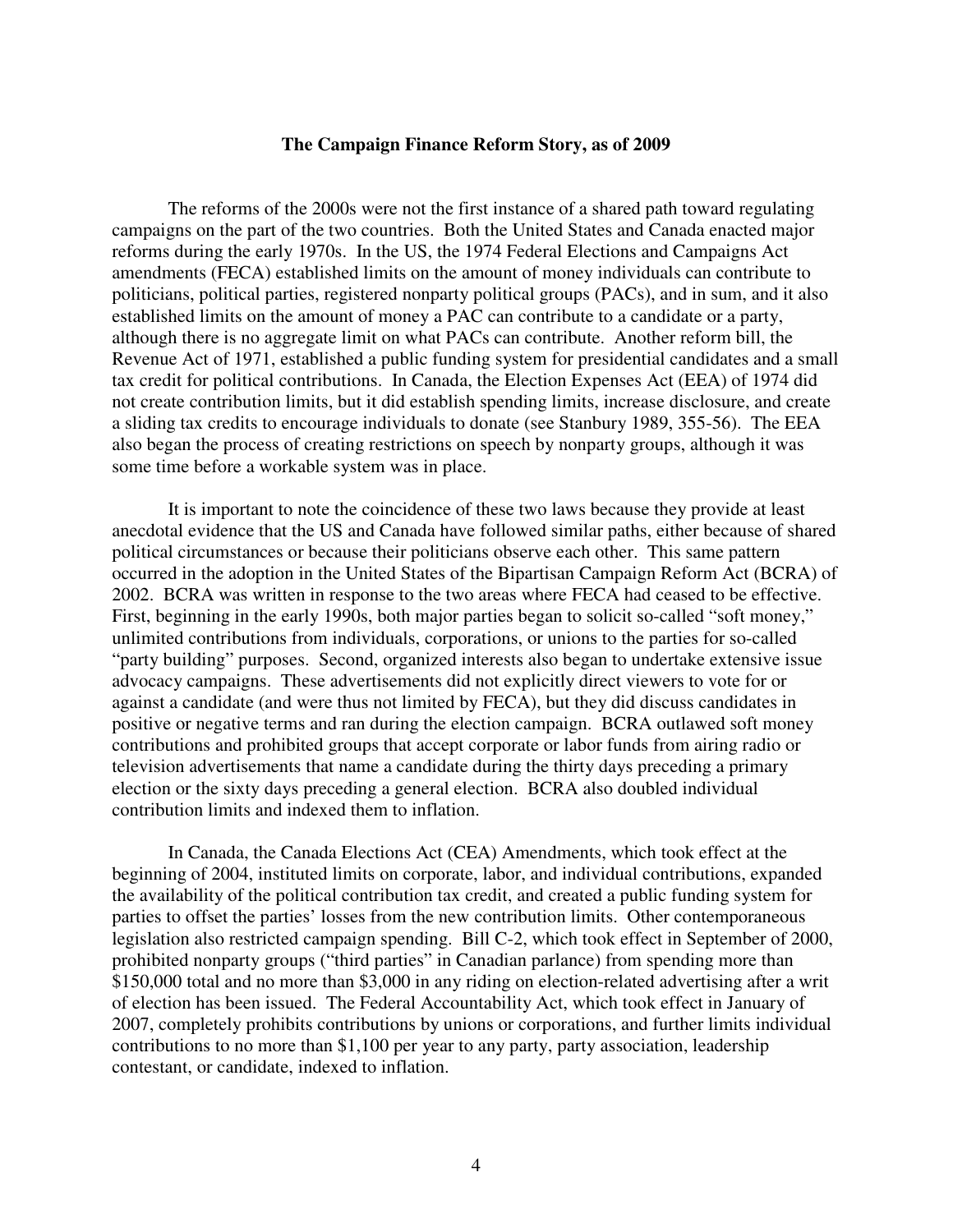There are some parallels between these three major pieces of Canadian reform legislation, and the two major components of BCRA. The prohibition on corporate and labor contributions in the CEA Amendments roughly parallels the soft money ban in that both affect the same types of groups and the same sort of unrestricted spending. Likewise, the third party spending ban in Canada bears some resemblance to the issue advocacy restrictions in the United States, although the Canadian law is stricter and arguably addresses a less consequential group activity. There are, however, some components of the Canadian reforms that have no US parallel. Most notable among these is the public subsidy. The public funding system established under the CEA Amendments, provides a quarterly, inflation-indexed allowance that now stands at 50 cents per vote (or \$2.00 per year) in the previous election to parties that receive at least two percent of the vote nationally or five percent in the ridings they contest. The structure of the subsidy rewards parties for the number of *votes*, not *seats*, they receive; in this sense, it is proportional where the electoral system is not. Parties can still raise money on top of their public funds, subject to contribution limits, but the subsidy was introduced in order to compensate the parties for the money lost when contribution limits were enacted.

The two countries differ in the role of the courts in interpreting campaign finance law. In the United States, the *McConnell v. FEC* decision upheld all of the major components of the law. Subsequent Supreme Court decisions, following the appointments of Justices Roberts and Alito, struck down one smaller component of BCRA (the millionaire's amendment, in *Davis v. FEC)* and diluted the effect of the electioneering restrictions (in *Wisconsin Right to Life v. FEC*) before the *Citizens United v. FEC* decision, discussed later in this article. The judicial response to reform in Canada took the form of several individual cases rather than one omnibus challenge to the law. The nonparty group spending restrictions were challenged in court by the National Citizens' Coalition, a conservative advocacy group, and were subsequently upheld, in *Harper v. Attorney General (Canada)*, by the Canadian Supreme Court in May 2004. <sup>2</sup> The *Harper* decision was just one of several narrower decisions made by the court; others include the *Figueroa v. Canada* decision of 2003, which removed some of the restrictions on which parties could qualify for public financing, and several other cases that tweaked the law but left its major features intact (for discussion see Manfredi and Rush 2008).

#### *Winners and Losers*

 Both laws were clearly intended to reduce the power of large contributors and to reduce the potential for quid pro quo arrangements between politicians and contributors. The laws play into a long discussion (in both countries) of the proper balance between candidates, parties, and interest groups. The American reforms, insofar as they cut off a major funding source for the parties, were expected by many to weaken the influence of the party campaign committees on elections. Moreover, because BCRA increased contribution limits for individuals but not for PACs, and because it curtailed interest group spending on advertisements, interest groups were also hurt by the law. Some argued that the candidates least in need of help from groups or parties – that is, incumbents – would be further insulated by BCRA, while others contended that the law would advantage candidates with a broad base or large contributors such as incumbent president George W. Bush. Still others argued that money that had previously gone to the parties

<sup>&</sup>lt;sup>2</sup> The Harper named in the case is Stephen Harper, who led the NCC before becoming leader of the Conservative Party.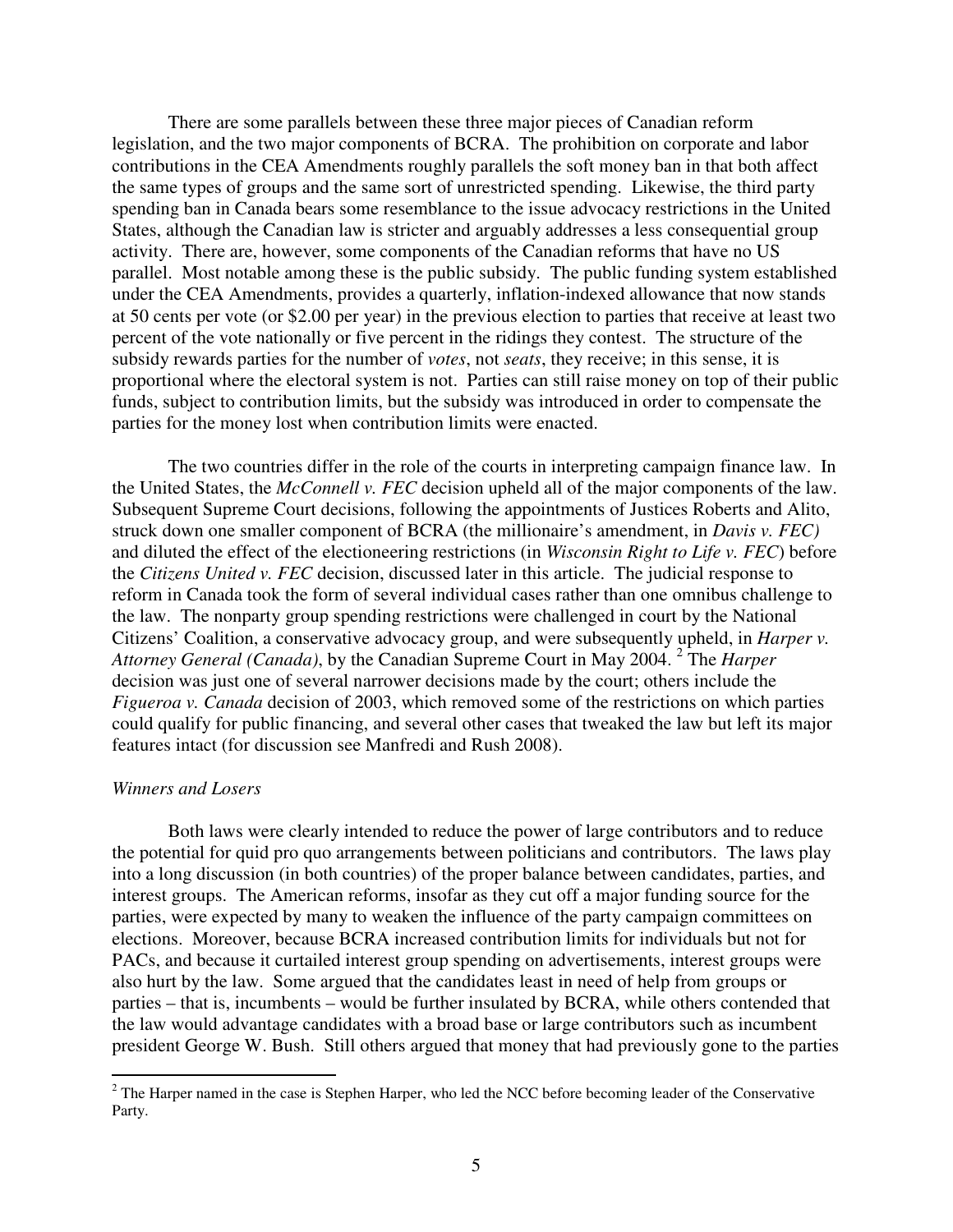would now find its way into the accounts of "quasi-party" organizations that would take over many of the parties' functions. Reform advocates generally did not argue in favor of weakening the parties (although some did argue for reducing the clout of groups), and there were many compelling anti-corruption arguments for the law's provisions, particularly the soft money prohibition.

The United States has long had a lively debate about whether the two major parties should be strengthened, but generally the argument has been framed in terms of a conflict between the parties and individual politicians. In contrast, much of the Canadian literature on parties has framed the conflict as being between parties and groups.<sup>3</sup> Canada has never had a system in which individual candidates can separate themselves from their parties, but the fear of group influence has its roots in a feat that regionally-based groups will destabilize the polity. Thus, the enactment of reform legislation was a clear nod in favor of strengthening the parties at the expense of groups. It should be added, however, that while Canadian parties are much stronger than American parties in terms of their ability to dictate legislative outcomes, they have not been consistently distinct in terms of ideology or political program. As we shall see in our discussion of 2011, this is a particular issue because the popularity of the parties' leaders may have had more to do with the parties' showing than the programmatic appeal of the parties. Be this as it may, however, the general thrust of the reform legislation of the 2000s in Canada was to provide a clear advantage to parties at the expense of groups and candidates.

 Another way to look at winners and losers, however, is to look at the expected partisan consequences of reform in both countries. In the United States, reform was pushed by the Democratic Party, in part because of ideological commitment and in part because it was an effective issue to use against Republicans. The consensus after BCRA's passage, however, was that it would hurt the Democrats more than it would hurt Republicans. This was so for three reasons. First, the Democratic Party had been more dependent than the Republican Party on soft money. The Republican Party had a much larger base of large individual hard money contributors throughout the 1980s and 1990s. Second, there was a belief that there was simply a larger number of hard money donors on the Republican side, so Republican candidates would be advantaged by the increase in contribution limits. And third, many of the dominant purchasers of electioneering advertisements during the 1990s were groups such as the AFL-CIO, the Sierra Club, and others who tended to support Democrats.

 In Canada, the institution of public financing was intended to reduce the consequences of implementing such strict contribution limits. The Liberal Party had historically been more dependent on large contributions than were other parties, but a public financing system that rewards parties for vote share in the prior election would at least in the short run lock in the Liberals' position. While some noted that parties on the Canadian right in the 1990s had worked harder to create a fundraising base, the electoral weakness of the Canadian right during the past decade meant that few identified the Liberals as losers. If there was a big loser in the reform legislation, it was the left-wing New Democratic Party, which saw many of its historical connections with organized labor cut off by the new law.

<sup>&</sup>lt;sup>3</sup> For a summary of the American debate, see the chapters in Green and Herrnson (2003); a summary of the Canadian debate on the subject is included in the early chapters of Carty, Cross, and Young (2000).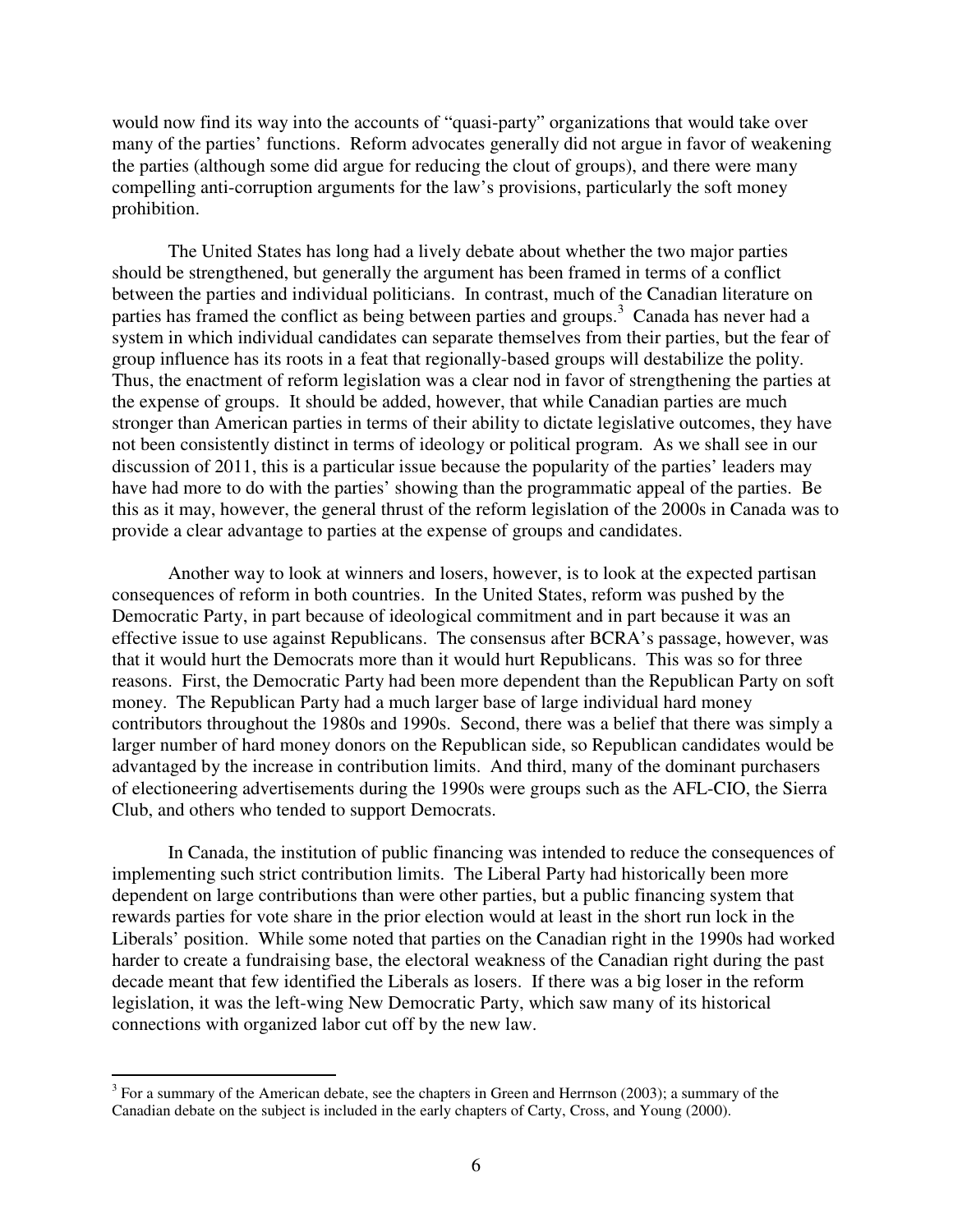#### *The Results*

 Several different books (including Boatright 2011, LaRaja 2008, and Malbin 2006) provide detailed descriptions of the results of reform in the US. For my purposes here, it is important to highlight the more counterintuitive results of reform. In regards to the party/group/candidate conflict, many of the predictions made in the early 2000s did come to pass, but predictions about partisan winners and losers were far off. In the United States, the 2004 election featured a large number of so-called "527" groups, groups that sought to evade BCRA's restrictions by not soliciting corporate or labor contributions and by not organizing as PACs. Many of these groups courted former soft money donors by touting their ability to engage in voter identification or other things that had previously been the domain of the party committees. Following a crackdown by the FEC in 2005 (see Phillips 2007), however, many of these groups disappeared by the time of the 2006 election, and the impressive fundraising totals of the Obama campaign kept many potential Democratic groups on the sidelines. In Canada, groups were clearly sidelined, but some groups noted that they could reconstitute themselves as political parties, evade the restrictions on groups, and claim the public financing benefits provided to parties. This has something to do with the increased vote share of the Green Party in the elections of 2006 and 2008.

 In both nations, however, there was a change in the partisan balance of power between the early 2000s and the latter part of the decade, and this change has much to do with some unexpected consequences of reform. In the United States, the Democratic Party successfully expanded its fundraising base far beyond what many party leaders might have thought possible in the 1990s. Spurred by the loss of soft money, the party dramatically expanded its efforts to raise money from small donors. As Table 1 shows, the Democrats were actually better off without soft money in 2004 and 2006 than they were with soft money in 2000. The 2006 and 2008 totals for the party may be partially consequence of the party's new majority status in congress – a status that might in fact have more to do with political events than with fundraising – but there were signs even before this that the soft money ban had inspired a new sense of urgency, and that the Howard Dean campaign's use of the internet had shown the party how to raise small donations. Dean's effort as DNC chair in 2006 to create a "fifty state strategy" led the party to raise money and invest money in states that it had previously ignored, leading to upset congressional victories in states such as Idaho and Utah. This effort, in turn, led to Barack Obama's comfortable primary and caucus victories in these states. Just as the Democratic Party did well in its hard money fundraising, many interest groups also succeeded in using PAC money to advertise. Group advertisements declined, but not substantially, and party advertising increased. The average citizen likely did not notice any consequences of BCRA's electioneering restrictions.

#### [Table 1 about here]

 Obama's fundraising success was a pleasant surprise for Democrats, and it certainly indicated that the increase in individual contribution limits was not something that had clear partisan implications. Obama's success, however, provided definitive evidence of another problem with the campaign finance system – the public financing system that had restrained presidential fundraising since the 1970s was clearly on a path to irrelevance. Obama (along with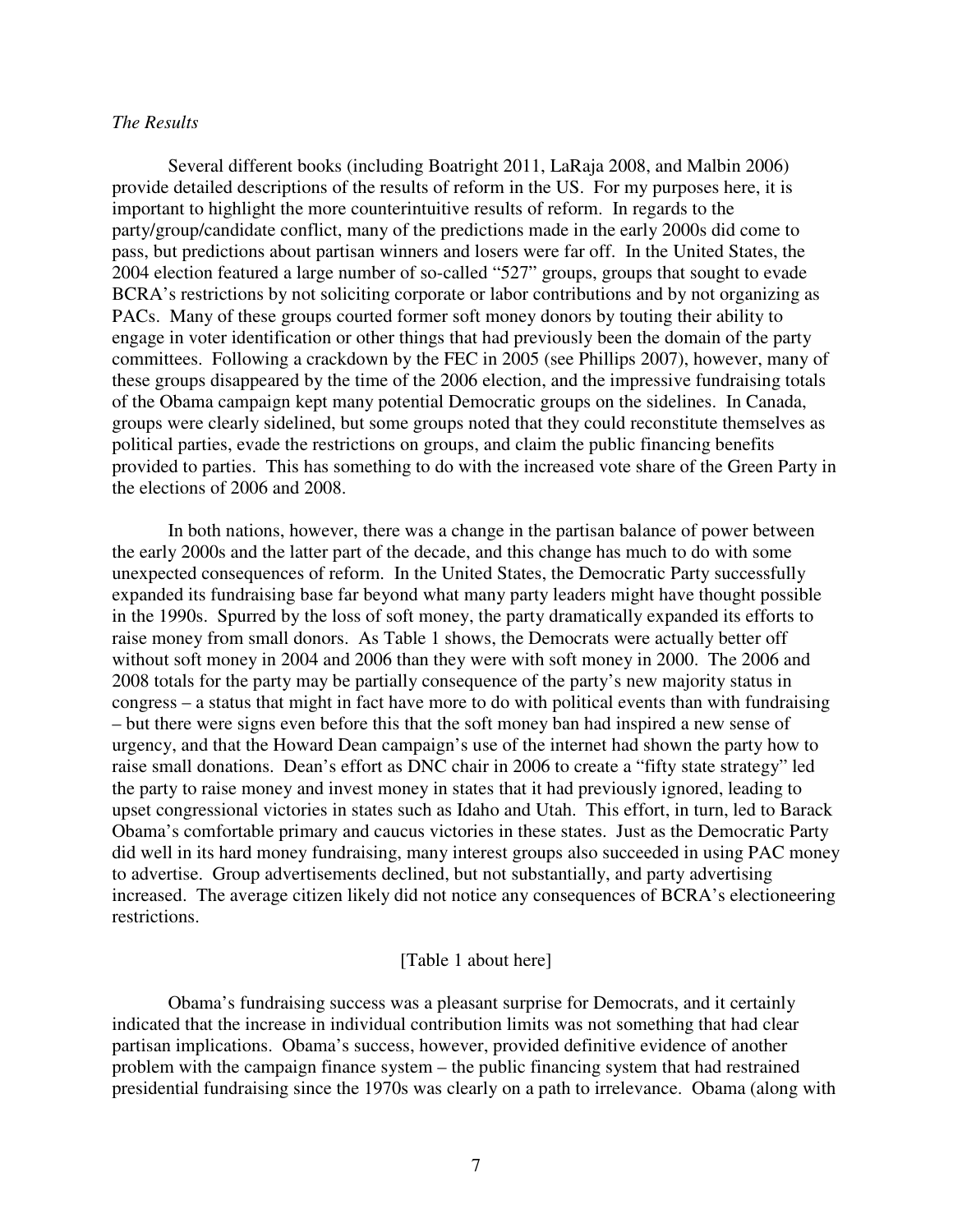almost all of the other competitive 2008 primary candidates of both parties) followed in the footsteps of George W. Bush, Howard Dean, and John Kerry in rejecting public matching funds and their corresponding spending limits in the primary. He went still further, however, declining the flat grant for the general election, opting to raise his own money then as well. Obama ultimately outspent Republican nominee John McCain (who took the matching grant) by more than a three-to-one margin during the general election campaign, although the Republican Party made up somewhat for this gap, outspending Democratic Party during this time.<sup>4</sup>

 The most important consequence of the 2008 election for the US campaign finance system, then, was not necessarily that reform had any well-defined effects, but that by 2008 it was not clear that existing campaign finance laws, be they the reforms of the 1970s or those of more recent vintage, were relevant. Reform advocates were relatively quiet when Obama announced that he would decline federal funds, and, at least in the short term, the lack of evidence that the gradual dismantling by the courts of BCRA did not appear to have had any clear consequences. In short, there was a lot of evidence of past reform efforts that no longer worked, but little evidence of positive consequences. As conservative activists renewed their efforts to challenge various campaign finance regulations in court, they could now point to the benefits Democrats, as well as Republican, might reap from deregulation. As John McCain, the principal Republican supporter of campaign finance regulation, backed away from his crowning achievement, there appeared to be little hope of any sort of bipartisan cooperation in fixing existing public financing laws, let alone of going any further in regulating campaign spending.

 In Canada, with the institution of public financing, none of the parties were forced to expand their donor base, and the Conservative Party, newly unified and drifting towards the political center, maintained its substantial edge over the Liberals in individual contributions. Following Jean Chrétien's forced retirement from the party leadership in 2003 and the Gomery Commission's report on the sponsorship scandal in early 2004, the Liberal Party limped out of the 2004 election with a minority government, then lost their minority government in  $2006$ <sup>5</sup>. The Conservative Party has governed since, winning a second minority government in 2008. The Conservatives never won over forty percent of the vote in either of those bids, and they survived a few potential attempts to bring down the government when the three minority parties failed to agree on the proper timing to bring about a vote of confidence. As Table 2 shows, none of the minority parties had particularly impressive fundraising numbers, so the subsidy clearly helped those parties more than they helped the Conservatives.

#### [Table 2 about here]

 As long as they did not have a majority in parliament, however, the Conservatives could do nothing radical to the campaign finance system. The 2007 reform bill, the Federal

<sup>&</sup>lt;sup>4</sup> Obama raised \$298.1 million for the general election, while McCain accepted the federal flat grant of \$84.1 million. During the full cycle (primary and general) the DNC raised \$206.1 million and the RNC raised \$336.7 million. This, and all other US campaign finance data, taken from the Federal Election Commission, www.fec.gov, or the Center for Responsive Politics, www.opensecrets.org.

<sup>&</sup>lt;sup>5</sup> The sponsorship scandal involved a series of kickbacks from Québec advertising firms to the Liberal Party; although neither Chrétien nor Martin were directly implicated, it is generally considered to be a cause of the Liberals' loss of seats in 2004.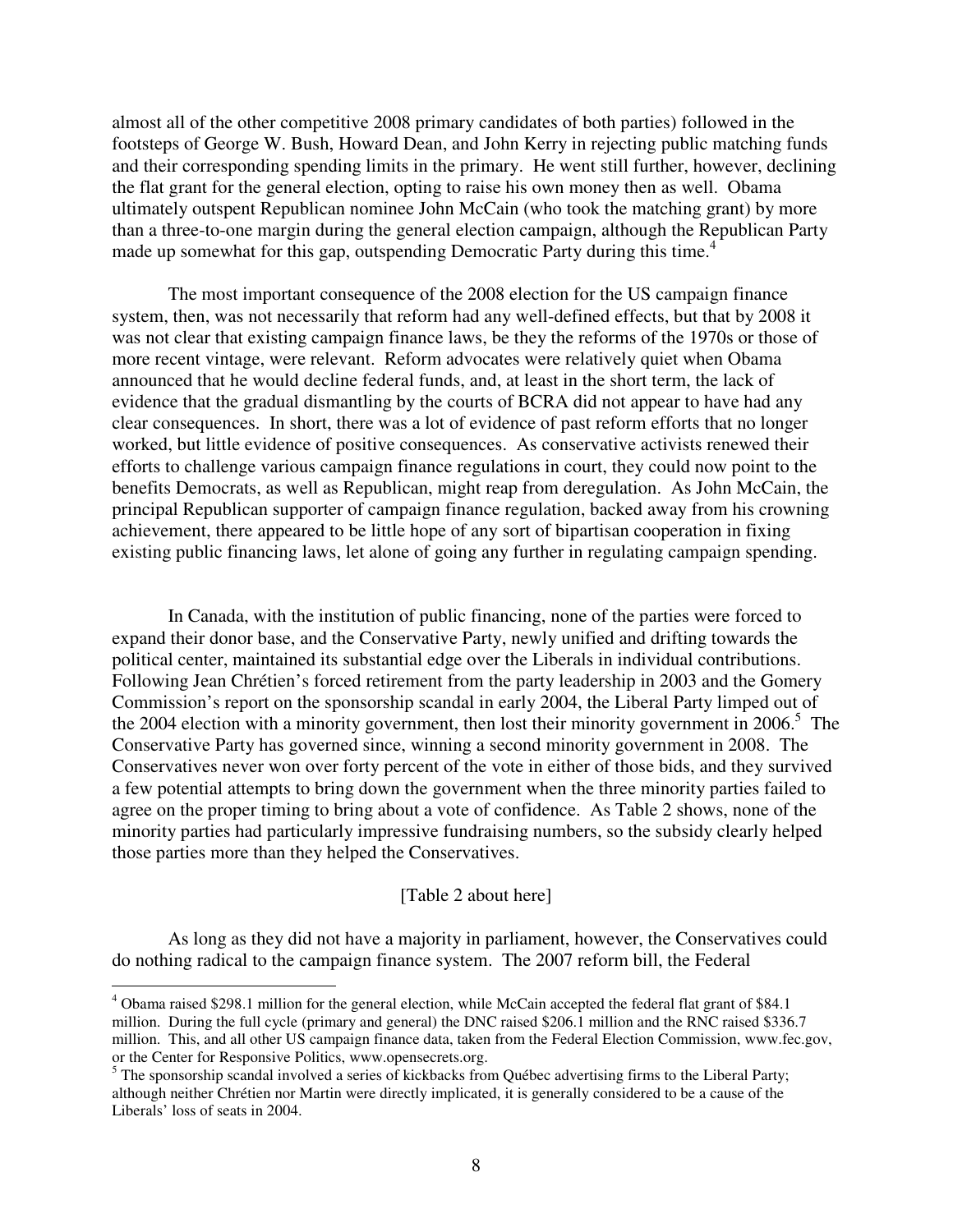Accountability Act, included many adjustments to the CEA amendments, including an inflation adjustment provision for individual contributions and a complete ban on corporate and labor contributions. This was a small adjustment to the CEA amendments, undertaken in part due to requests from corporations, added to a bill that was mostly unrelated to campaign finance. The Harper government showed its hand more fully during the prorogation crisis that followed the 2008 election. Prime Minister Harper requested that the Canadian governor general suspend parliament in December 2008 after the three opposition parties stated their intention to bring down Harper's government and form a coalition government just weeks after the October 2008 election. The immediate impetus for this threat was the Conservative Party's budget, which contained no stimulus funding to confront the recent market crash but which included several small spending cuts, including a provision removing public funding for the parties. The governor general agreed to Harper's request, suspending parliament until January 26, 2009. At that time, the Conservatives introduced a new budget that restored party public funds, and the Liberal Party withdrew its threat to bring down the government.<sup>6</sup> Despite the fact that the Conservatives backed down, they continued to connect federal funding for parties to the need to reduce the federal budget in the years to come.

 By the end of the decade, the status of campaign finance law was unsettled despite the similar reforms in the United States and Canada. The financial crisis of 2008 and the federal stimulus spending that followed led to elections in which budget cutting was in vogue. Although the governmental role in financing elections is small, it was politically popular to argue that subsidizing elections was a waste of money. There was little public consensus that the reform laws should be curtailed – most of the public had no opinion one way or the other – but there was no longer a strong campaign finance reform movement in place to defend the status quo or push for further changes.

#### **The 2010 U.S. Elections**

Two noteworthy events happened in early 2010 that showed some of the problems the Democratic Party would have keeping its grip on the House and the Senate. First, on January 19 of 2010, Republican Scott Brown, an obscure State Senator, won a special election in Massachusetts for the seat of recently deceased Senator Edward Kennedy. Brown raised \$16 million during the election; \$13 million of this came from out-of-state donors and \$14 million arrived between January 1 and January 19. Brown's success was clearly a sign that Republican candidates could raise money in small amounts via the internet just as well as Democrats could – it put to rest the presumption many had that the Howard Dean and Barack Obama campaigns foretold an ongoing Democratic advantage. Second, the Supreme Court two days later handed down its 5-4 ruling in the case of *Citizens United v. Federal Election Commission*. The Court's decision definitively overruled BCRA's electioneering provision, ending any uncertainty about the legality of interest group advertisements during the campaign. Furthermore, the Court also

<sup>6</sup> For full discussion see Russell and Sossin 2009.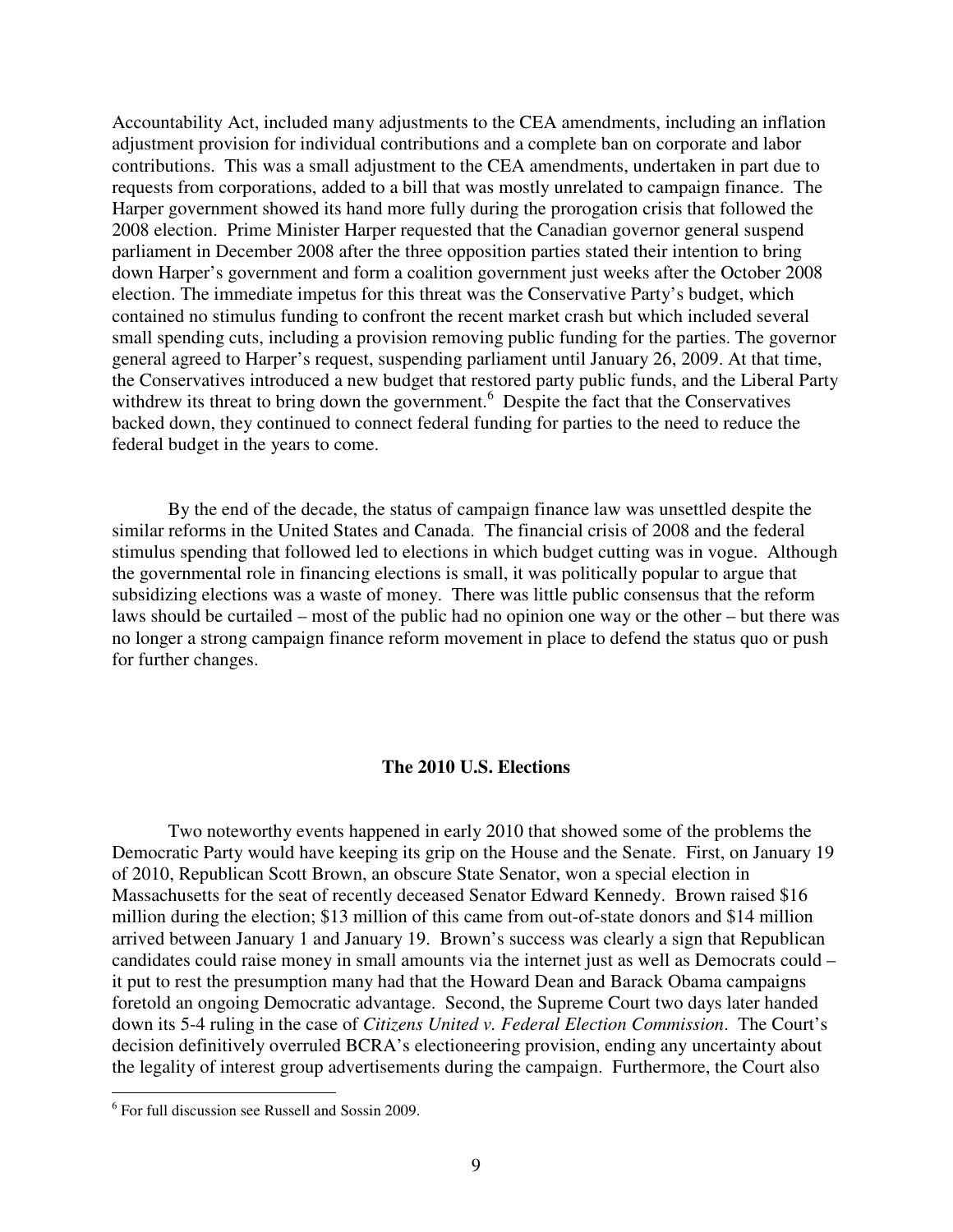overturned a 1990 Supreme Court decision (*Austin v. Michigan Chamber of Commerce*) that had prohibited corporations from engaging in "express advocacy," directly exhorting voters to vote for or against a candidate. The decision was issued early enough for groups to rethink their 2010 strategy, and it gave time for Republican-leaning issue entrepreneurs (most notably, Karl Rove) to harness the energy of conservatives in order to create so-called "Super PACs," groups that could raise money in unlimited amounts but used that money solely for making independent expenditures.

It has been tempting to many to say, then, that the Court's decisions enabled interest groups – and corporate interests in particular – to buy seats in the 2010 election. The fact that Republican gains exceeded so many political scientists' predictions, coupled with the absence of restrictions on group advertising, has been used by some as evidence of the effect of interest group advertising. At the least, this is an interesting correlation. As Franz, Rivlin, and Goldstein (2006)have noted, however, it is difficult to say whether the law's restrictions on advertising during the 2000s had any effect, since many groups had already become disenchanted with using television and had begun to invest their resources more heavily in "ground war" activities and in Internet communication – activities which, according to virtually all analyses, are far more costeffective than advertising. Furthermore, the law did not prohibit using PAC money for advertisements, and many groups were able simply to shift to using PAC money. In short, BCRA merely pushed groups in a direction that they had already been heading. We must be careful not to confuse the effects of legal changes with changes in politics or changes in technology.

What do we make, then, of the explosion in advertising in the 2010 election? We had certainly not seen a decline in advertising in 2008, but interest groups had played a lesser role in the 2008 election than they had in previous years. This is partially a consequence of the fact that the Obama campaign explicitly discouraged Democratic donors from forming parallel groups and of the fact that there was no organized effort by Republicans to develop new fundraising conduits. As the various studies by the Wesleyan Advertising Project have shown, interest group advertising did clearly increase substantially in 2010 (Franz 2010). Few groups took advantage of their new ability to engage in express advocacy, but the sort of issue advocacy advertisements that were prevalent before BCRA had returned in 2010.

The question, however, is not whether there was more advertising in 2010 – there clearly was – but whether the advertisements made a difference and whether the 2010 election effectively erased all of the changes interest groups had made from 2002 through 2008 in adjusting to BCRA. There is little evidence that the increase in corporate advertising made a difference in individual races. As has been extensively documented, incumbent Democrats still handily outspent their opponents in most of the competitive races, and even with interest group advertising factored in, few challengers outspent their opponents. In some of the races where Democratic incumbents lost, the outcome was so lopsided that it is hard to imagine the margin of victory having anything to do with interest group activity.

In general, corporations advertise because they do not have the membership or resources to develop an effective ground game. One of the major consequences of BCRA was to force the parties and the major interest groups to turn their attention to developing extensive member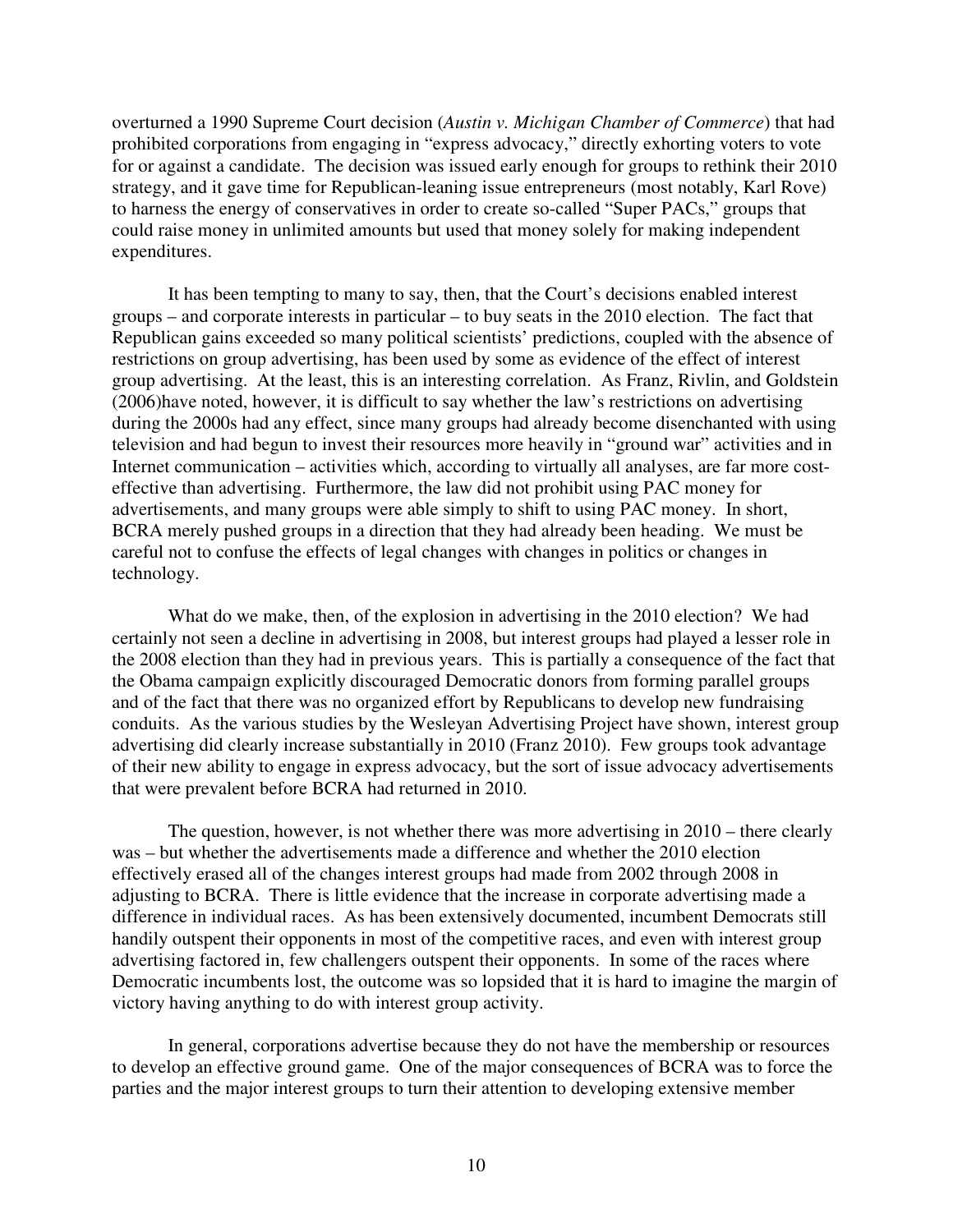contacting programs and means of communicating directly with voters. BCRA made lists of names more valuable. In addition, increasing use of the internet made gathering lists of names more important both for get-out-the-vote programs and for fundraising purposes. The sort of social networking efforts pioneered by the Howard Dean campaign and by MoveOn.org were in part an adaptation to BCRA, and these efforts served, in turn as a blueprint for Tea Party groups and for other organizations that sought to use online communication to facilitate off line activism on the part of members. There were several congressional races where pre-election polls were several percentage points off. While polling experts have argued that in these instances the pollsters failed to accurately determine who would vote, another way to look at these races is to say that the ground game in support of one candidate or other outperformed expectations. In races such as Harry Reid's defeat of Sharron Angle in Nevada (where Reid outperformed preelection polls by 3 to 4 percentage points) it seems evident that a good ground game beats a barrage of advertisements.

This is not to say that Republican candidates did not benefit from ground war activities; instead, it is to say that these sorts of activities were legal under BCRA, and were in fact encouraged by BCRA. The one area where corporate advertising might have played a role, however, was in the expansion of the playing field in 2010. No previous election had seen so many seats in play. A pre-election analysis by the Club for Growth alleged that as many as 110 Democratic seats might be in play. The willingness of groups to advertise early in so many congressional districts may have led to polling results that suggested to Republicans that seats they had never considered vulnerable before were worth a second look.

As many have mentioned, a substantial percentage of these advertisements were legal under BCRA; the main result of *Citizens United* may have been to make corporations feel better about their advertising – to give them a psychological boost.<sup>7</sup> One could say the same thing about the consequences of the Scott Brown victory. This is, of course, hard to quantify. The biggest business spenders, however, did not necessarily do anything differently than they had done in the past. The Chamber of Commerce, the largest business spender in 2010, had announced its intention to spend lavishly in 2010 long before it became apparent that the Republican Party would be so successful in the midterm elections, long before it was apparent that groups such as Crossroads GPS would also spend heavily in support of Republicans, and slightly before the *Citizens United v. FEC* decision made it possible for corporations to spend unlimited amounts of money on direct advocacy.<sup>8</sup> The Chamber was only indirectly a beneficiary of the new spending environment, insofar as its favored candidates also received support from groups that did adjust their strategies to take advantage of *Citizens United*, and the Chamber could arguably spend less on some candidates or shift its funds around because of what other groups were doing. It spent money out of its 501 (c)(6) account, just as it had in 2006 and 2008, and the advertisements that it spent this money on were little different in tone from those it had aired in previous elections. The Chamber did not use the so-called "magic words" in its advertisements; in most instances its ads stayed well within the confines of issue advocacy.

The other particularly big spender in 2010, Crossroads GPS, presents a more ambiguous case. Crossroads was formed by Karl Rove to serve as a conduit for large contributions, and it

 7 See Luo 2010, quoting Trevor Potter.

 $8$  See Eggen 2010.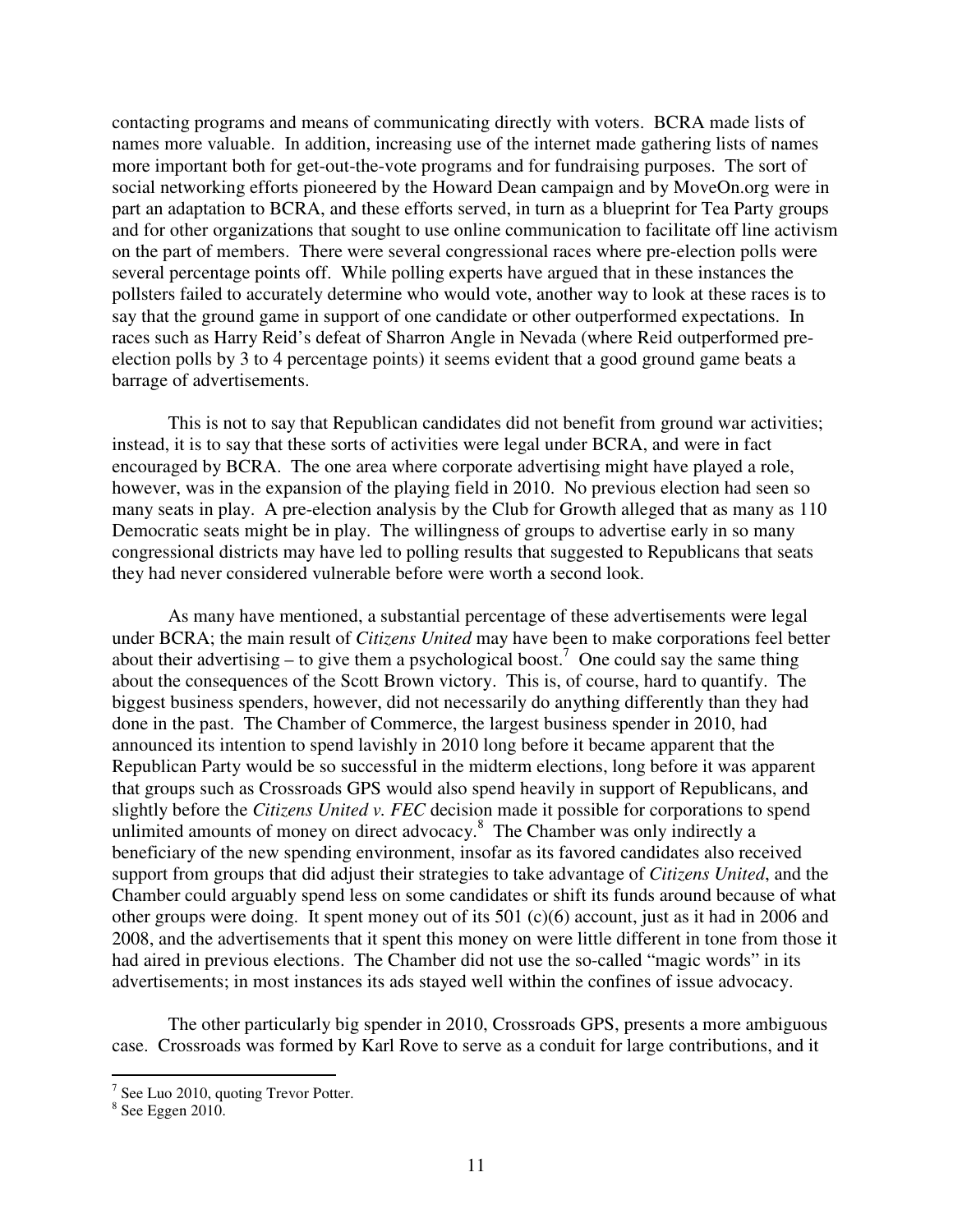certainly benefitted from the *Citizens United* ruling. Crossroads's original intent, however, was to supplant the Republican National Committee in the election and to serve as a magnet for contributions from people unhappy with the performance of RNC Chair Michael Steele. In this sense, Crossroads is more reminiscent of some of the Democratic 527 groups formed in 2004, and it likely would have been a major factor in the election had the *Citizens United* decision not been handed down.

## *The Results of the 2010 Election*

 The Republican Party gained sixty-three House seats and six Senate seats in 2010, establishing a comfortable majority in the House and considerably narrowing the Democratic Party's Senate majority. As many analyses of the election results have argued, the 2010 election produced a Congress that is more polarized than any Congress in recent memory (see, e.g., Tucker 2010); the Democrats who lost were disproportionately among the more conservative members of the party, and many of the Republican Party's moderates had been defeated in 2006 and 2008. This split certainly reduces the possibility of bipartisan cooperation on most legislation, let alone campaign finance legislation. The lack of Republican opposition to the *Citizens United* decision is one indication of the demise of campaign finance regulation as an issue. The Democrats' response to the decision, the DISCLOSE Act, passed the House in 2010 with only two Republican votes; neither of these Republicans is still in Congress, and the DISCLOSE Act has not been reintroduced in the  $112^{th}$  Congress to date.<sup>9</sup> This seems to be an indication that the two parties are also unlikely to reach common ground on doing anything to repair the presidential public financing system; while the Democratic Senate majority may be reluctant to officially end the program, the two chambers are unlikely to agree on legislation to adjust the matching funds to entice more candidates to accept public funds.<sup>10</sup> Although several bipartisan proposals for adjusting the presidential funding system have been floated in past years, the legislation introduced in the  $112<sup>th</sup>$  Congress to do this, the Presidential Funding Act, has only one Republican co-sponsor to date.<sup>11</sup>

 The dominant frame for campaign finance regulation among conservatives – that federal subsidies comprise a form of "welfare for politicians" or that limits on spending are inherently a restriction on speech – has been a part of other efforts to curtail various types of regulation. The *Citizens United* decision has also inspired a variety of different efforts to test the Court's views on the constitutionality of other campaign finance regulations. Two months after *Citizens United*, a federal appeals court struck down limits on advocacy spending by unincorporated groups in the *Speechnow.org v. FEC* case. Later in the year, the *Cao v. FEC* case challenged the limit on party contributions to candidates (see Vogel 2011b); an appeals court ruled that limits on party contributions are legal and the Supreme Court denied cert. And in June of 2011, in its combined decision in two cases, *McComish v. Bennett* and *Arizona Free Enterprise Club v. Bennett*, the Supreme Court struck down one particular method of public financing, Arizona's

<sup>&</sup>lt;sup>9</sup> A disproportionate percentage of the Democrats defeated in 2010 were among the opponents of the DISCLOSE Act, further indicating the lack of any sort of common ground with Republicans in the  $112<sup>th</sup>$  Congress.

<sup>&</sup>lt;sup>10</sup> The House voted in January of 2011 to defund the system; the repeal legislation's author, Representative Tom Cole, stated after the vote, "Right now, this is money we can't afford to waste" (Carney 2011).

 $11$  See the Thomas summary of the bill, HR 414, or Rep. David Price's press release on the bill, at http://price.house.gov/apps/list/press/nc04\_price/012511A.shtml.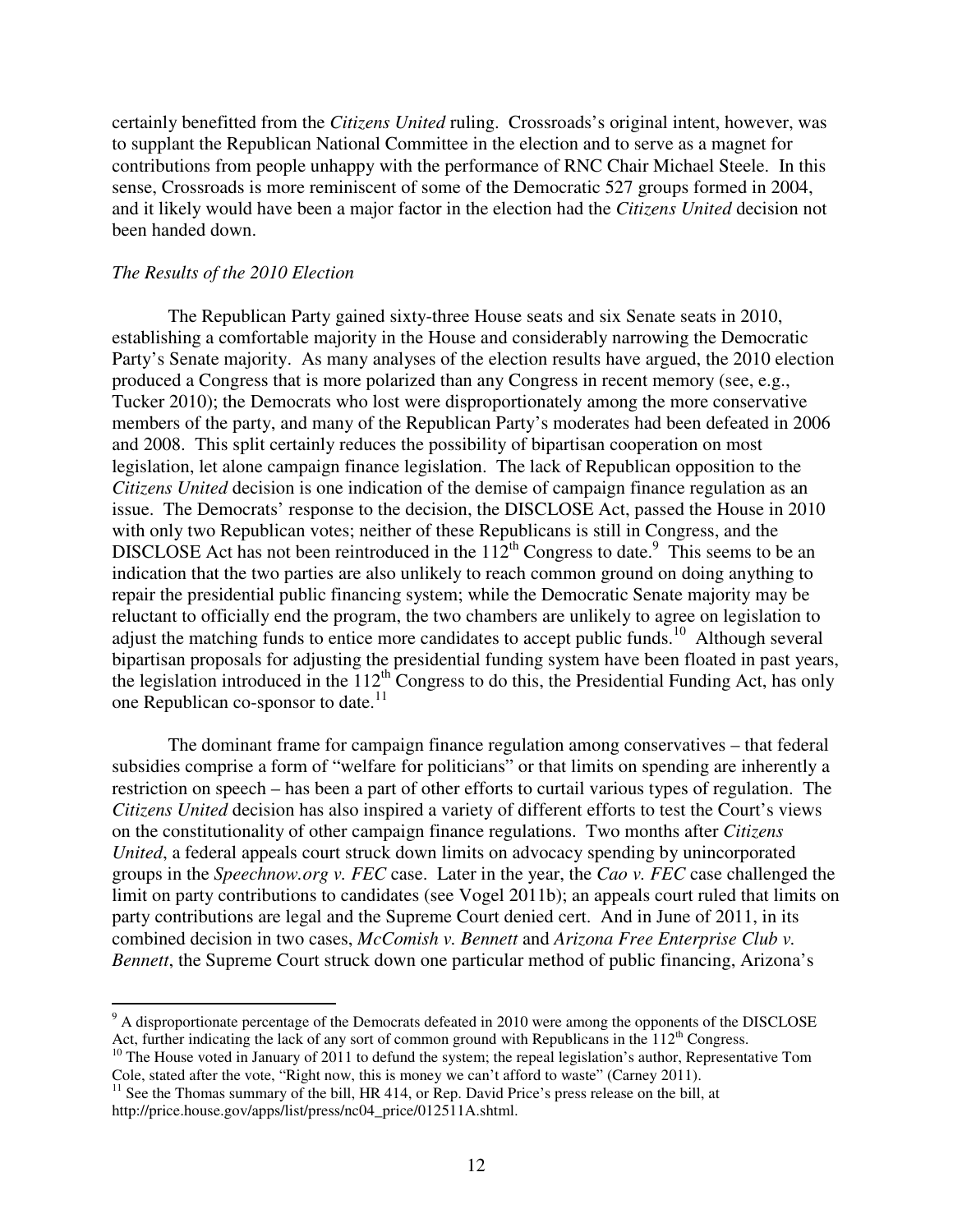provision of public funds to candidates who face opponents who have declined the state's public matching funds and have raised above a threshold amount.<sup>12</sup>

A variety of other suits have been filed to challenge other restrictions on contribution amounts and sources (Vogel 2011a), including one (*US v. Danielczyk and Biagi*) that would strike the prohibition on direct corporate contributions to candidates. In many of these challenges, regulation has been framed as "an effort by government to play election favorites" (Smith 2011), and public financing of whatever sort has been described as "taxpayer financing." At the state level, Minnesota Governor Tim Pawlenty made a point of ending the state's political contribution refund program at the same time that he implemented a large number of budgetcutting measures (Campaign Finance Institute 2009); Ohio legislators appear poised to do away with the state's political contribution tax credit (Naymik 2011); and the Goldwater Institute, petitioners in the pending Supreme Court case to repeal Arizona's public financing provisions, framed their goal in opposing to the law as "the protection of the First Amendment rights of candidates who chose not to participate in the taxpayer-subsidized election finance system" (Goldwater Institute 2011). Finally, some efforts to challenge campaign finance law have not necessarily involved litigation, but have been efforts either to circumvent the law or create organizations that will inevitably face challenge by the FEC. Speechnow.org, for instance, was formed by Club for Growth Executive Director David Keating, a longtime foe of regulation, and the *Citizens United* case revolved around a film that was made primary in order to serve as the vehicle for a legal challenge. In the most recent effort of this sort, James Bopp, an attorney who has frequently litigated challenges to campaign finance law, has formed a group named the Republican Super PAC, which aims to serve as a repository for large contributions that politicians are unable to accept. Bopp's plan is clearly an attempt either to evade contribution limits or bring legal challenge to them (see Cummings 2011a).

 While these challenges to campaign finance law have all emerged from the political right, Democratic groups may have little recourse but to follow suit. 527 groups were a Democratic innovation in 2004, created out of concern that the party would be devastated by George W. Bush's fundraising machine; Republicans cried foul but ultimately followed suit. The same pattern appears to be playing out in regard to Super PACs – Republican interest formed them in 2010 while Democrats protested their legality and sought to rein them in legislatively. As the 2012 election approaches, several Democratic Super PACs are being formed (Rutenberg 2011, Cummings 2011b, Vogel 2011c). In sum, the momentum coming out of the 2010 election appears to be on the side of the opponents of regulation; there may well be limits to what can be accomplished, but only the soft money restrictions of BCRA remain standing, and many aspects of campaign finance law that had appeared settled long before 2010 have come unraveled as well.<sup>13</sup> The election results were not clearly the catalyst for this unraveling nor a clear result of it, but they have certainly hastened the process.

 $12$  It is important to note that the court pointedly claimed that this decision does not hold that public financing, whether in lump sums or matching funds, is illegal, only that the provision of public funds to candidates based on their opponents' activities is illegal. In this regard, the Arizona program closely resembles BCRA's "millionaire's amendment," which was struck down by the Court in the *Davis v. FEC* decision.

 $13$  For a legal analysis of this unraveling, see Hayward 2011.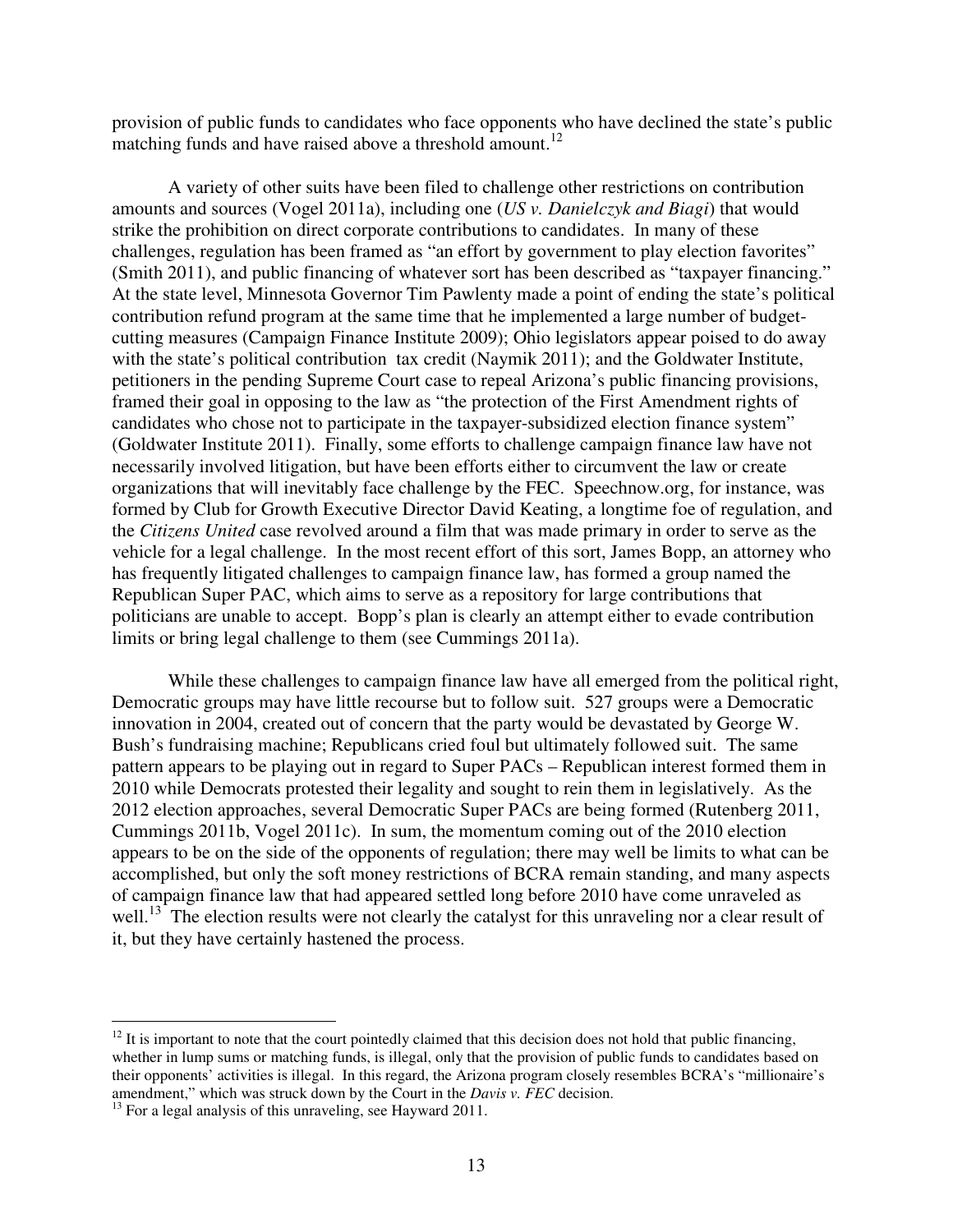## **The 2011 Canadian Election**

 The 2011 Canadian election, initially expected to be a sleepy affair, wound up being every bit as consequential as the American elections had been. The election resulted in the first majority government in Canada since 2004, dramatic declines in seat share for the Liberal Party and the Bloc Québécois, and the establishment, for the first time ever, of the New Democratic Party (NDP), traditionally the voice of the left and labor unions, as the official opposition. This was an outcome few would have predicted at the time the election was called.

 As Table 2 showed, the Conservative Party has consistently been more successful at raising individual contributions, and since the establishment of public financing for the parties, it has also, by dint of its vote share, received more public money. The prorogation crisis and the general instability of Canadian minority governments made it clear to all parties that they should be prepared for an election at any time. The Conservatives took this to heart in 2010 and early 2011, running a steady stream of advertisements touting the government's performance (Cheadle 2011). When the government finally fell, as a result of the failure of a budget vote in March, the parties were all prepared for an election.<sup>14</sup>

 Most early predictions of the election results forecast another Conservative minority government; it appeared that little had changed since the last election in the Canadian polity, and the Conservatives had consistently polled at about the same level they had been at preceding the 2008 election.<sup>15</sup> Many experts predicted a low-turnout election. In the early going, the Conservative Party termed the election an "unnecessary" one and repeatedly insinuated that the real purpose of the election was to give the Liberal Party, the NDP, and the Bloc Québécois the opportunity to form a coalition government, an option that most Canadian viewed unfavorably – particularly because of the potential inclusion of the Bloc (Wells 2011; Chase, Galloway, and Taber 2011). The initial squabbling between the parties over the possible outcomes of the election, and the general lack of an overarching theme apart from issues of who would govern, generated little enthusiasm on the part of voters.

 Two features of the Canadian system are particularly noteworthy, however. First, despite having a first-past-the-post election system, Canada has never conformed to Duverger's Law in consolidating around two political parties. Past elections have always included at least three, and at times five, parties that were capable of winning multiple seats in parliament. The Liberal

 $14$  A bit of explanation for readers unfamiliar with the Canadian system: As noted above, coalition governments in Canada are rare. Generally, when no party has won a majority of seats, it forms a government and relies upon one or more of the opposition parties to pass legislation. The government can deem particular votes (such as the annual budget) to be confidence votes, and opposition parties can then choose whether to vote with the governing party, to abstain, or to vote in opposition. Minority parliaments generally do not last very long, but situation arise where one of the opposition parties will decide that it is not in its interest to have another election (that is, it fears it may lose seats if another election is called) and will vote with the governing party or abstain.

<sup>&</sup>lt;sup>15</sup> Prediction the relationship between vote share and seats in Canada is difficult; it depends on the number of ridings in which the parties are competitive and the way in which the smaller parties split votes. For reference, the Conservatives received 37.6 percent of the vote in 2008, which yielded less than a majority, but the Liberal Party had won a bare majority of seats in 1997 with a 38.5 percent share of the vote.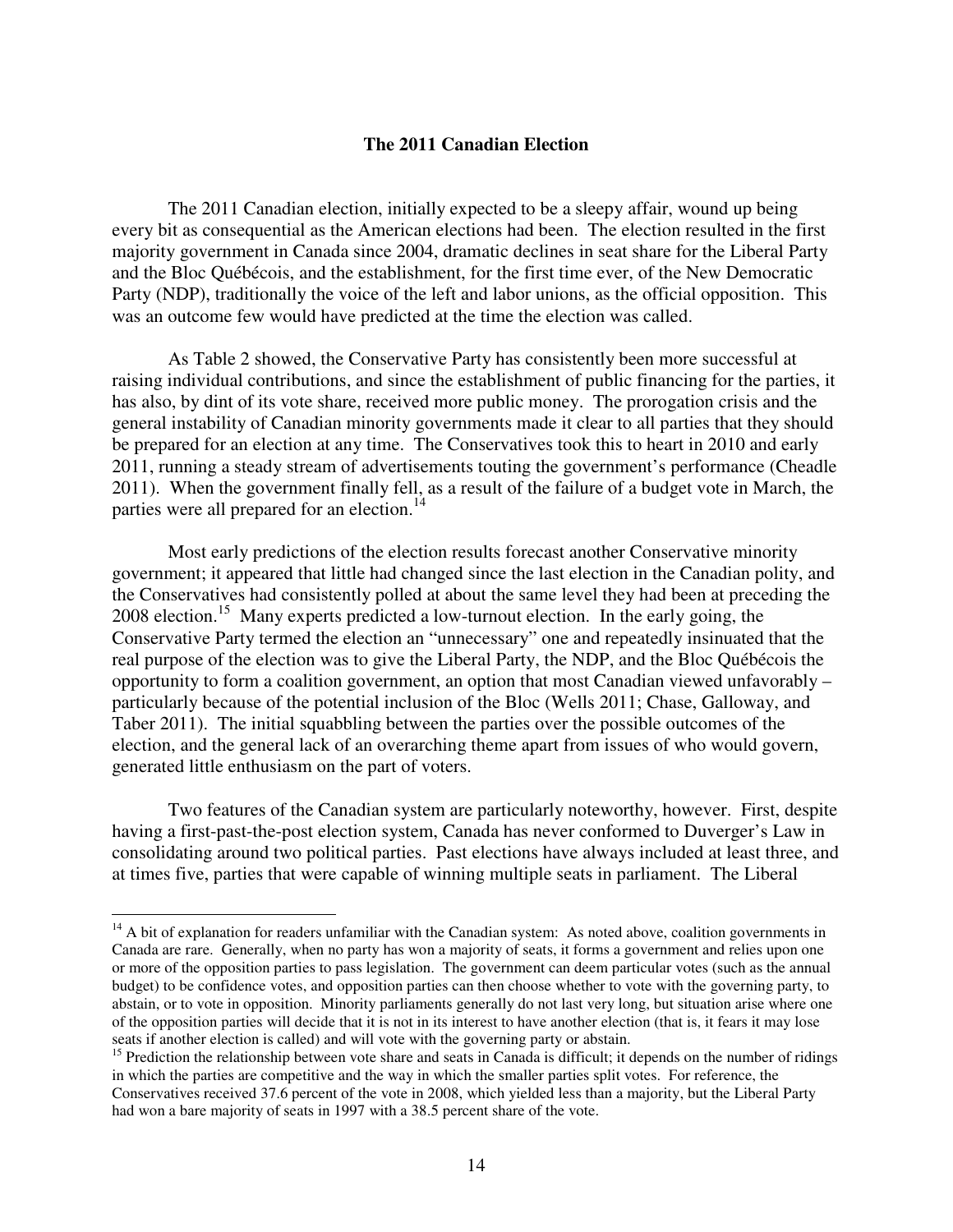Party has generally positioned itself slight to the left of the political center, with the Conservatives to its right, the NDP to its left, and the Bloc as a left-leaning separatist option in Quebec. During the 1990s, splits on the right (the existence at the time of two right-wing parties) enabled the Liberals to dominate despite losses on their left flank. The unification of the Canadian right left the Liberals squeezed from both sides. Second, Canadian parties tend not to be overly programmatic; electoral success often revolves around the party leaders and the public's attitudes towards them. The Liberal Party's leader in 2011, Michael Ignatieff, was the third person to lead the party since Jean Chrétien's retirement. Ignatieff did not have a long history in Canadian politics, having spent over a decade teaching political science in the United States.

 The Liberal Party has often been able to secure votes from left-leaning citizens by arguing that it has a better chance of winning elections and leading parliament than does the NDP. As the 2011 election progressed, however, the NDP gradually pulled ahead of the Liberals in the polls, in part, according to the media, because of the debate performance of NDP leader Jack Layton, Layton's ability to stay out of the conflicts between Ignatieff and Harper, and simply because Layton was a more affable, positive person (Taber 2011; Simpson 2011). The NDP's surge enabled NDP leaders to reverse the strategic voting claims Liberals had made in the past – the NDP, this time, had a better chance of winning a plurality of the seats than the Liberals, so citizens on the left could vote strategically *and* vote their conscience this time. The NDP also, for the first time, was able to make substantial inroads in Québec, appealing to liberal voters as the most viable way to defeat Harper.

 The NDP's surge turned a sleepy election into a particularly exciting one; by all accounts, voting was much higher than expected, especially among younger voters, who voted disproportionately for the NDP (Ibbitson and McCarthy 2011). The NDP siphoned support from the Liberals and the Bloc, splitting votes in a fashion that arguably allowed the Conservatives to pick up a larger number of ridings than they had expected. The Conservatives rode a 39.6 percent share of the vote to a comfortable 167 seat majority (of 308 total seats), the NDP won 30.6 percent of the vote and 102 seats, and the Liberals declined to 34 seats and a 18.9 percent vote total. The Bloc's seat share declined from forty-nine seats to four seats; it received 23.4 percent of the Québec vote (6.0 percent nationally), down from 38.1 in Québec and 10.0 percent nationally in 2008. The NDP, which had previously held one seat in Québec, won 58 of the province's 75 seats, receiving 42.9 percent of the vote there.<sup>16</sup> As a consequence of the election, the Bloc and Liberal leaders stepped down. More importantly, however, Canada finds itself faced with the possibility of a two-party system (see Johnston 2011). Talk since the election of a merger between the Liberals and the NDP has abounded, although there are major obstacles to this taking place any time soon.

 Clearly this election had to do with a lot more than the finances of the parties, although the showdown after 2008 over public financing was among the factors that set the stage for the election. Three features of the reforms of the early 2000s had consequences in this election, however:

<sup>&</sup>lt;sup>16</sup> All Canadian voting and finance data are from Elections Canada, www.elections.ca.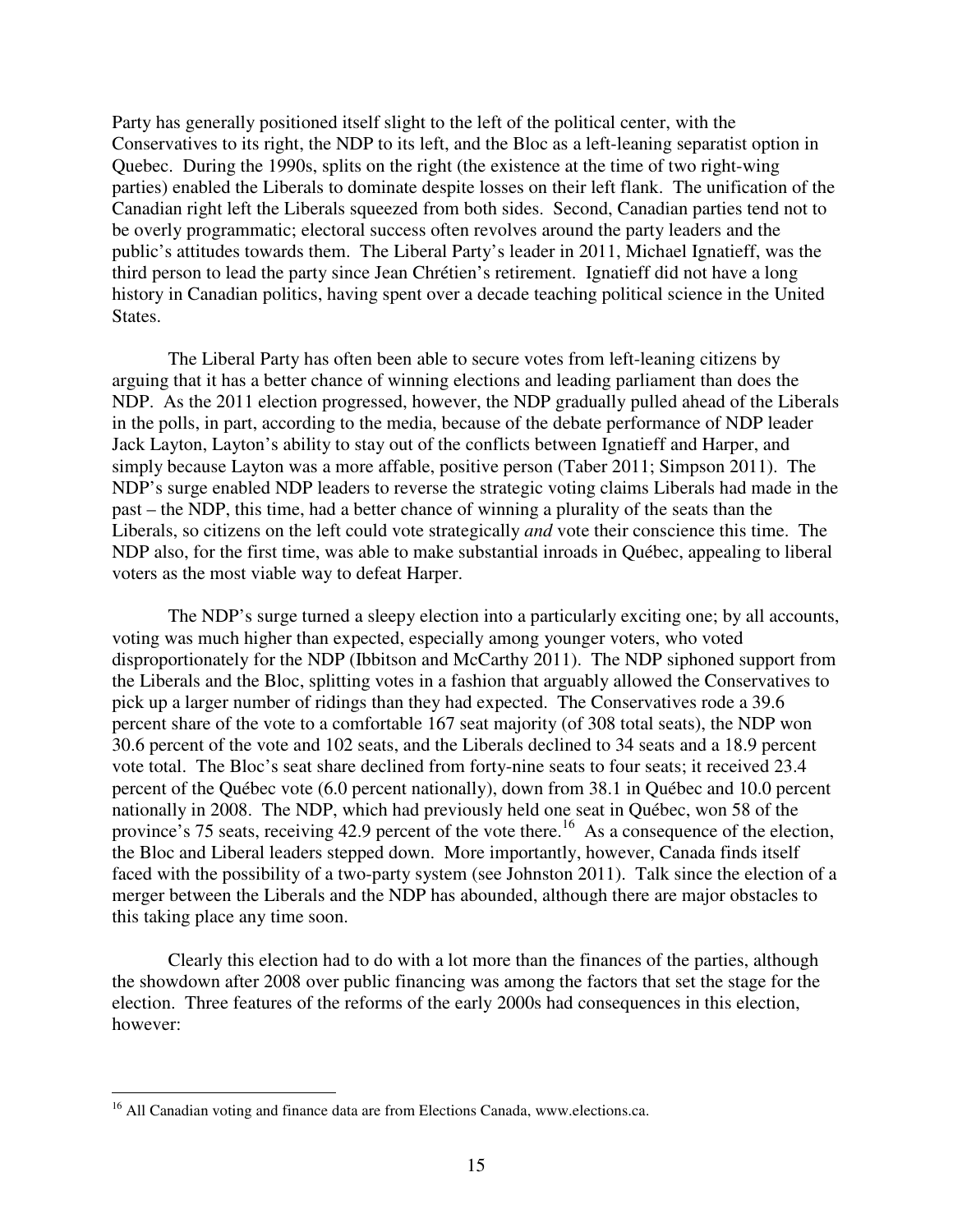First, the Conservative Party's unhappiness with the public financing of parties was not part of an overarching rejection of campaign finance regulation or of the remainder of the CEA reforms. This may be in part because Canada is more accepting of campaign finance regulation in general – and thus the Conservatives had little to gain by railing against the contribution limits or advertising restrictions – or it may be because the CEA amendments played to the Conservatives' strengths. That is, the institution of contribution limits and the prohibition on corporate and labor contributions came at a time when the Conservatives were simply better at raising money from individuals, and less reliant on corporate or labor funds, than their opponents. Although final fundraising numbers are not in, reports on the volume of advertising by the parties clearly show that the Conservatives had a massive financial advantage, and this advantage could only have come from having a much larger amount in individual contributions. If this is the case, the Conservatives have little reason to revisit the issue of contribution limits.

 Second, as was the case in the United States, the restrictions on outside group spending has gradually become less of an impediment for groups interested in playing a role in the election. Canadian groups relied far less on advertising than did American groups before the third party spending limits. This was so for several reasons; most notably, Canadian party discipline renders groups relatively weak, and the multiparty system means that it is difficult for groups to take sides. In the U.S., the proliferation of television viewing options and the rise of the internet had fragmented the audience for advertisements and the electioneering restrictions had pushed groups further towards other methods of communication. In Canada, most large interest groups responded to the election in the same manner that they had responded to the past few elections. Business associations like the Canadian Federation of Independent Businesses released position papers and an election agenda, and advocacy groups such as the Sierra Club and Campaign Life (the major Canadian anti-abortion group) released "report cards" for the parties. These are relatively traditional attempts to communicate with members and to seek media attention without clearly taking sides.

 Unhappiness on the left with Stephen Harper led to the creation of several temporary online groups, some linked to established organizations and some not. Perhaps the most visited of these was a website entitled ShitHarperDid.com, which received over a million hits during the first week it was up and extensive coverage in the *Globe and Mail* and other newspapers (see Galloway 2011, Houpt 2011).<sup>17</sup> The site featured a variety of satirical videos criticizing Harper, a mixture of absurd comments on Harper and carefully referenced points about Conservative policy, along with links to the four other parties' websites. Another website, Catch 22 Harper Conservatives, provided a list of ridings where Conservative candidates might be vulnerable if the other parties did not split the opposition vote in the fashion they had in 2008. A number of other sites analyzing vote splits cropped up, as did several "pair voting" sites, in which citizens could swap votes in order to defeat Conservatives while still making sure that they had enabled a vote to be cast for their preferred party. All of these efforts drew attention despite the strict limits on outside group spending, in part because of media coverage and in part because of the much livelier than usual online opposition to Harper. Most of them sprung up independent of ongoing organizations, although some more established groups (most notably the Canadian Auto Workers) provided links to them from their websites or otherwise spoke enthusiastically about

 $17$  A sanitized version of the site, entitled RubbishHarperDid.com, was introduced after the initial site began to garner media coverage.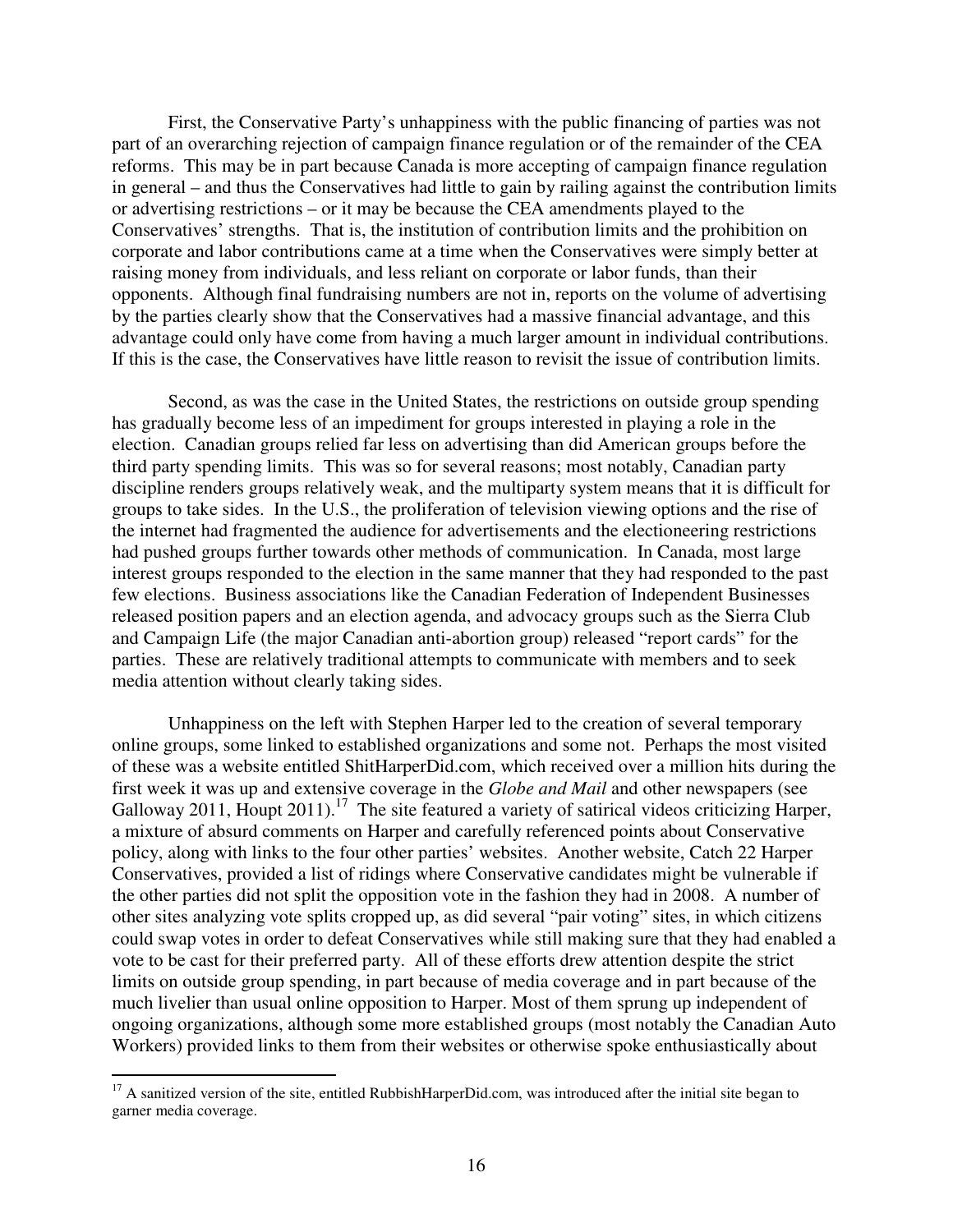them. These efforts may have been in vain, but they were symptomatic of the increase in political activity among younger voters. Moreover, they provided some evidence of the election-specific nature of many Canadian groups – whereas many of the shorter-lived American interest groups have existed primarily as conduits for money, shorter-lived Canadian groups have generally organized around a particular issue or, in this case, a particular message about the candidates and the election

 And third, Canada continued to lag behind the United States in the efforts of the parties to raise money and rally supporters online. The newly-formed groups discussed above show that Canadian politics has developed its own version of the US political blogosphere, but the parties' own activities did not necessarily parallel this activism. As one post-election article entitled "Why did we ignore Obama's social media lesson?" put matters, "the upshot was a social media vacuum that was filled by many voters, primarily young adults, who took the election into their own hands" (Tapscott 2011). Many media accounts reflected puzzlement that the parties did not engage voters in the way the Obama campaign had; Jack Layton appears to have been the main beneficiary of online activity, but without the financial support. The party that most aggressively sought to engage in the sophisticated microtargeted internet strategy of the Obama campaign was the Liberals, who purchased the Obama campaign's software and used it to track voters (Wells 2011). Yet the Liberals' online communications did not invite interaction with the public qand consisted mainly of press releases. Perhaps this is simply a matter of not having the right candidates, or perhaps it is a matter of the less ambitious fundraising done by the minority parties.

## *The Results*

 $\overline{a}$ 

 The results of the election in terms of campaign finance appear relatively unambiguous. Public financing for the parties will disappear, the remainder of the regulations will stay in place. Rhetoric from the Conservative Party and its supporters has long framed this as an important cost-cutting move. The Canadian Taxpayers Federation has referred to the subsidy as a "vote tax." Former Harper advisor Tom Flanagan has argued that the public has never supported the subsidy and that the Liberal Party instituted the subsidy in a particularly undemocratic manner to begin with (Flanagan and Coletto 2010). In a paper written for the Frontier Center, a rightleaning think-tank, Mark Milke (2009) takes particular objection to the fact that the subsidy "subsidizes separatism" insofar as the Bloc Québécois has been arguably the most reliant on the subsidy of any party. $18$ 

 There has, however, been some agreement that there is a place for public financing of parties. Flanagan and Coletto (2010) contend that the government should find a way to replace at least some part of the subsidy in order to avoid impoverishing the parties. Jansen and Young (2010), furthermore, point out that the subsidy is only one of several means by which the state

<sup>&</sup>lt;sup>18</sup> For an example, refer back to Table 2. Eighty-one percent of the money raised by the Bloc derived from the public subsidy, as opposed to less than half of the money raised by the Liberals and Conservatives, and slight more than half for the NDP. This calculation excludes spending reimbursements by the government and the value of the tax credit for individual contributions. Jansen and Young (2011) present various calculations of the total amount of public money received by the different parties; in all of these the Bloc receives the most public funding and the Conservatives receive the least.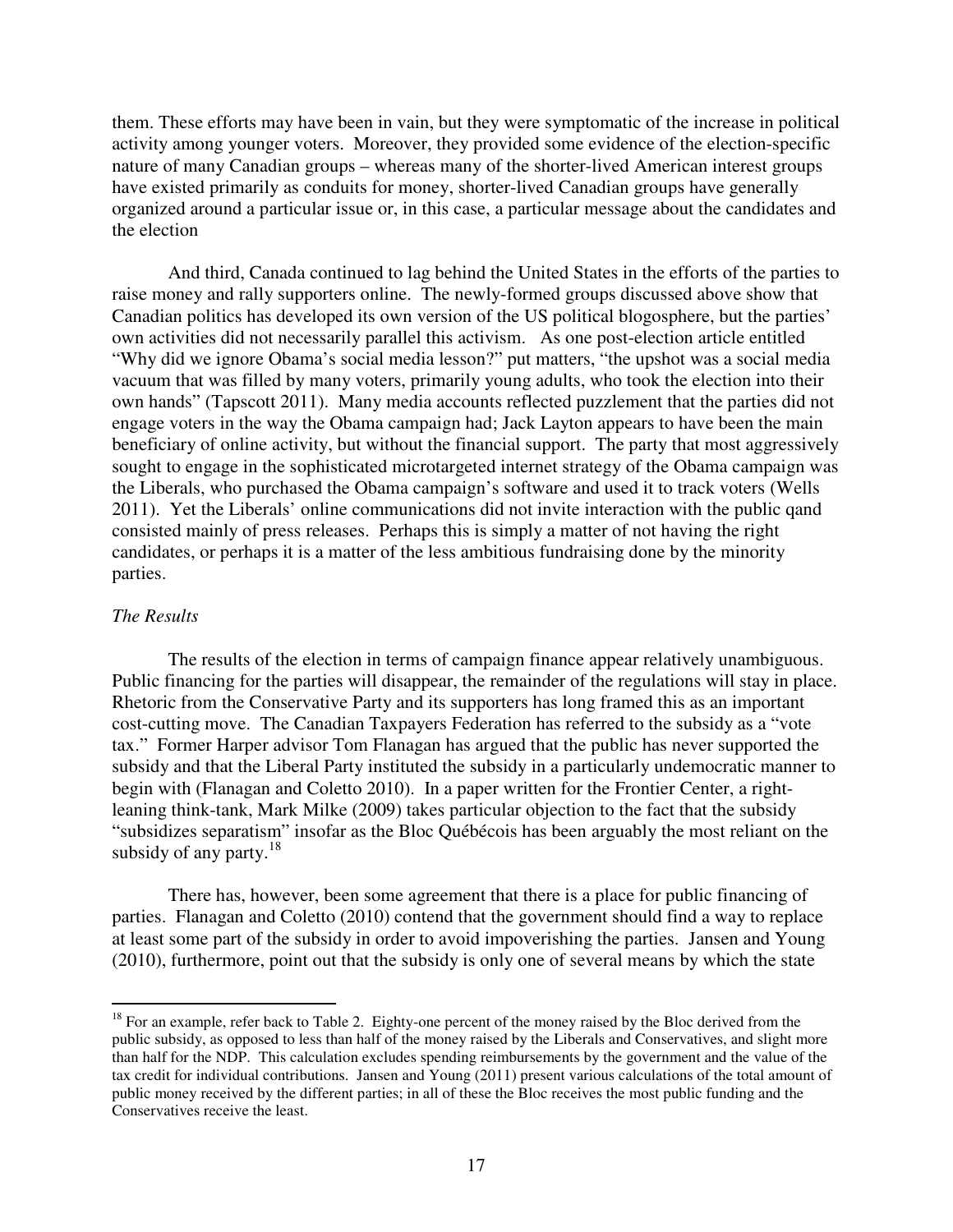funds the parties; the tax credit and the expense reimbursement also are forms of public funding. The Flanagan and Coletto piece explores a variety of other options for replacing the subsidy, including tax checkoffs or increased contribution limits, but they conclude that these would not come close to replacing the lost income. There are clearly still a variety of means for doing this, and some, such as increasing the tax credit, would reward the parties for reaching out to the public in a way that the subsidy does not. It is noteworthy, however, that even those sympathetic to the Conservatives have continued to express caution lest the Conservatives, the one party that would clearly benefit from removing the subsidy, overplay its hand.

 My own back-of-the-envelope calculations of the quarterly subsidy available to the parties after the 2011 election (shown in Table 3) illustrate the changed competitive balance between the parties. Should the subsidy remain in place, the lost vote share for the Liberals would yield approximately \$1.6 million less per year, while the Conservatives would net about \$1.6 million more. In the framework of the parties' overall spending – we can't know the 2011 spending yet, but the proportions for 2008 give us a general sense – this doesn't seem to change the overall dynamic. The NDP would clearly be in a much better financial position, with almost \$4 million in extra money per year. By one measure, the NDP would have the most to lose were the subsidy abolished, since it would sacrifice the most potential income; on the other hand, the NDP has done almost as well as the Liberals at raising money through individual contributions in the past two elections, and has been less reliant on the subsidy in the past.<sup>19</sup>

## [Table 3 about here]

 The US example indicates, however, that predictions about fundraising success are difficult to make. How will the NDP raise money now that it is the largest opposition party? How will the Liberals fare in fundraising given their diminished status? How will the four year break the parties will now have between elections influence fundraising?<sup>20</sup> It is difficult to make predictions with any confidence. This means that the Conservatives, a party that has been very cautious in its campaigning under Stephen Harper, would be introducing a fair amount of uncertainty into the next election. Some columnists argued just this during the election, pointing out that the Conservatives are already well ahead financially and the subsidy may keep their opponents from feeling like they have to raise money – or that the Liberals and NDP have to consider a merger (Radwanski 2011a). In short, whereas opponents of regulation in the United States have sought to roll back existing laws, the Conservatives may not have that much to lose from simply allowing the campaign finance regime to remain as it is. Harper did announce in his June 3 throne speech that the party would seek to eliminate the subsidy and to reapportion parliament (Ibbitson 2011).

<sup>&</sup>lt;sup>19</sup> Again, see Table 2. The NDP raised a similar amount of money to the Liberals in individual contributions in 2004 and 2008, although the Liberals raised about twice as much as the NDP in 2006.

<sup>&</sup>lt;sup>20</sup> The Canadian Constitution stipulates that elections must be called at least once every five years. The timing of elections in a majority government has generally been the prerogative of the governing party. The Conservative Party passed legislation in 2006 establishing fixed election dates on a four-year cycle. There is some uncertainty about whether this legislation is actually binding (see Desserud 2005), and elections were called in 2008 and 2011. The law contains a reference to the ability of the Governor General to dissolve parliament at his or her discretion. In January 2011 the Supreme Court declined to hear a case challenging the government's right to call an election in 2008.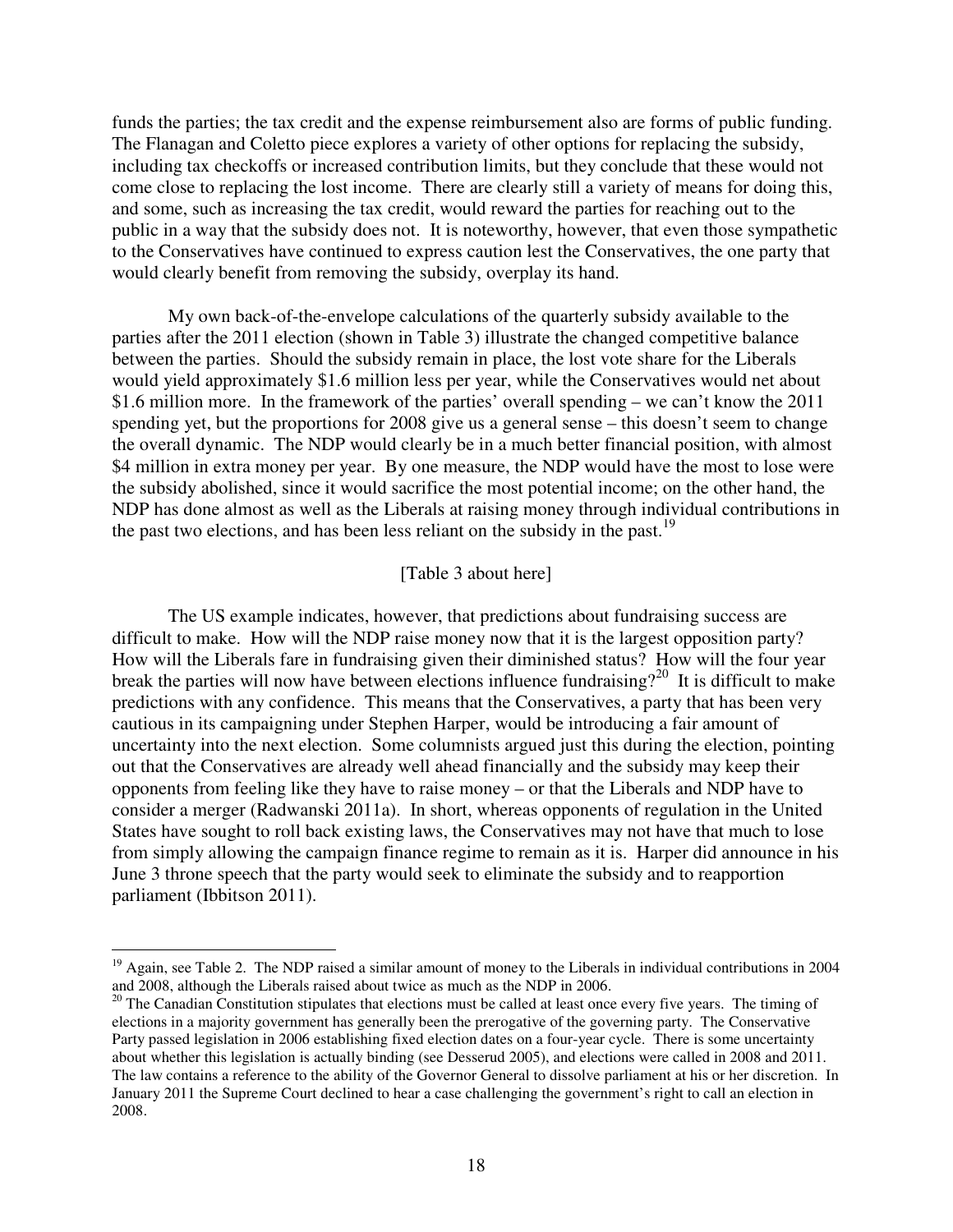The public financing provisions clearly have influenced the strategies of minor parties as well as the major ones. Fringe parties can qualify for some financial benefits, and issue activists can reorganize as parties in order not only to evade the group spending limits but to receive some financial assistance, including broadcast time, reimbursement of some election expenses, and a tax credit for donors. The clearest case of citizens concerned with a distinct set of issues taking the route of forming a party is the Green Party. The Canadian Green Party qualified for federal funding in 2004 and reached a high water mark of 6.8 percent of the vote in 2008. As some columnists have noted, this is not appreciably less than the Bloc Québécois has received (Radwanski 2011b). Because the Bloc's support is concentrated, however, it wins seats while the Greens did not win seats before 2011. The Greens lost vote share in 2011, although their leader did win a seat for the party in British Columbia. The Greens' strategy of running nationally clearly yielded some benefits in terms of generating funds for the party and establishing its issues, although the party's apparent decision to focus less on vote share and more on winning a seat may be evidence that it had concluded that winning representation was a more important goal (Wente 2011). Without federal funds, however, groups will have fewer reasons to run the sort of national campaigns the Greens ran before  $2011$ .<sup>2</sup>

 In sum, there has not been a full rollback of campaign finance reform in Canada, nor should we expect one. Given the rhetoric of the Harper campaign, we should expect changes in the public financing for parties. This may be a relatively simple matter of striking the public subsidy, but there is some indication that the majority party may see fit to do this in at least a slightly compassionate way. The dramatic changes in the nature of the opposition to the Conservatives, however, make it particularly difficult to project what role public financing for the parties will play in the next few years.

#### **Implications**

 At first glance, it does appear that the recent elections in the United States and Canada represent a stopping point for campaign finance reform in two senses. First, they are about as far out from the two countries early-decade reforms as we can go while still seeking to attribute any consequences to these reforms. Second, both elections produced unambiguous victories for parties that have campaigned on the idea of rolling back these reforms. The elections, then, provide a convenient position from which to look back on the changes over the past decade in both countries and to ask questions that, I would argue, have answers that matter above and beyond the partisan or political aims of anyone in those two countries.

 First, what is left of reform in the two countries? In the US, prohibitions on unregulated contributions to the parties still stand, as do the increased and inflation-indexed contribution limits that were added to BCRA as a sweetener. In Canada, the public subsidy has garnered outsized attention in debates over the future of the CEA Amendments; it is, as Jansen and Young

<sup>&</sup>lt;sup>21</sup> They will still have some, however. No new party other than the Greens qualified for the subsidy or for expense reimbursement in the 2000s, but, pursuant to the court's *Figueroa v. Canada (Attorney General)* decision, any party, no matter how small, can qualify for the tax credit and for broadcast time.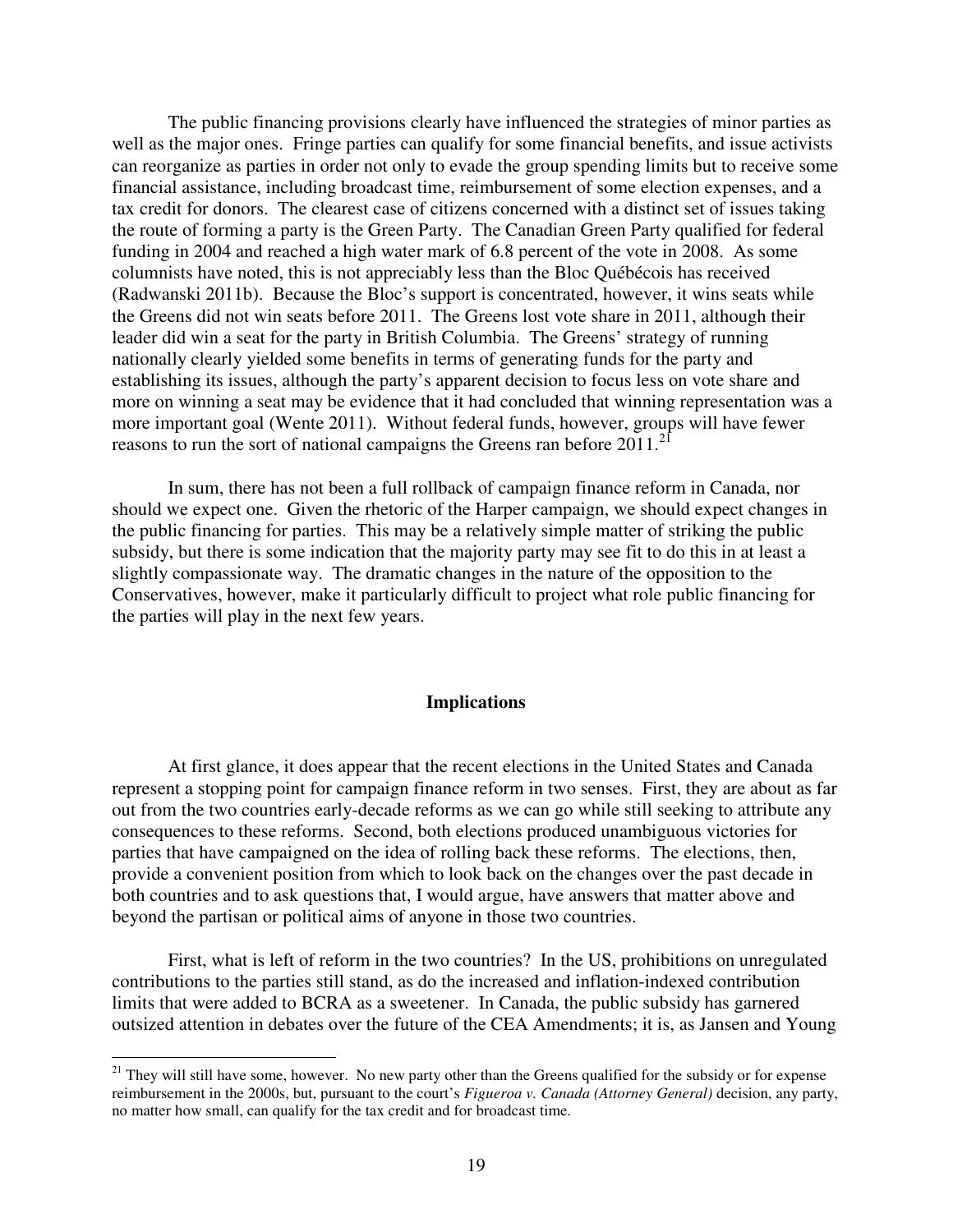note, neither the largest form of public financing for the parties nor the most consequential piece of the early-decade reforms in Canada. There is, in other words, a lot left. The difference, however, is that US campaign finance law promises to be unsettled over the next few years because the victories against BCRA have come in the courts and from outside the legislative arena. Although the Supreme Court may be reluctant to continue too much further on the deregulatory path it has set, there will certainly be challenges to coordination rules, state-level public financing provisions, and disclosure rules. Canadian law, on the other hand, can be settled relatively easily given that the Conservatives have limited aims regarding changes in campaign finance law and absolute power to follow through on their goals. Here is an area where institutional differences matter. Although there was substantial intellectual discussion of reform during the 1990s in Canada, there was relatively little political discussion before the comprehensive (and as opponents might say, undemocratic) reforms made by the Chrétien government. Whatever political deliberation is likely to occur over the coming years in Canada, it promises to be brief. In the US, there may well be a large amount of political discussion, but there has been less intellectual discussion and less hope of any end to the discussion in large part because changes over the next decade rely in part on the inscrutable intentions of the Supreme Court.

 Second, have the innovations in campaigning and fundraising brought about by the internet made the early-decade reforms obsolete? The two countries have taken very different routes in their use of the internet in campaigning, with the United States developing a candidatecentered model that emphasizes fundraising and the creation of a "movement" sensibility among supporters of a candidate, and to a lesser extent, a less well-defined entity such as the Tea Party. In Canada, the internet has become more and more the province of outside groups, developing a sort of parallel campaign that exists despite the lack of involvement of the candidates or parties. In both countries nonparty groups have to an extent been transformed into temporary coalitions, but in the US these temporary groups have existed for the purpose of fundraising while in Canada they have not. It may seem jejune at this point to continue to say that it is too early to tell, but it is still entirely possible that personalities have dictated the effectiveness of internet use in these countries – that the US has had a few candidates whose campaigns and personal appeals were tailor-made for the sort of movement politics we have seen, while Canada has not. There are many reasons why this might be the case. Perhaps it merely reflects the political strengths and weaknesses of the small number of people who have led Canada's parties over the past decade. Perhaps it is a consequence of the fact that Canadian party leaders run for nomination within the party, not via appeals to the electorate. Whatever the reason for this difference, the countries appear to be on different paths in regard to the role of the internet in political campaigns.

 Third, what sorts of theoretical justifications remain for public financing in either country? This is, in a way, the easiest question to answer. The budget-cutting argument has been popular for obvious reasons – there is little tolerance in either country for spending money to support politicians, let alone politicians with whom voters may disagree – but the facts behind the argument are little changed. The same arguments in favor of public financing can still be made. The amounts spent on public finance in both countries are tiny, and citizens are always called upon to pay taxes to support some government functions of which they do not approve. The Canadian argument against providing federal support for the Bloc Québécois parallels the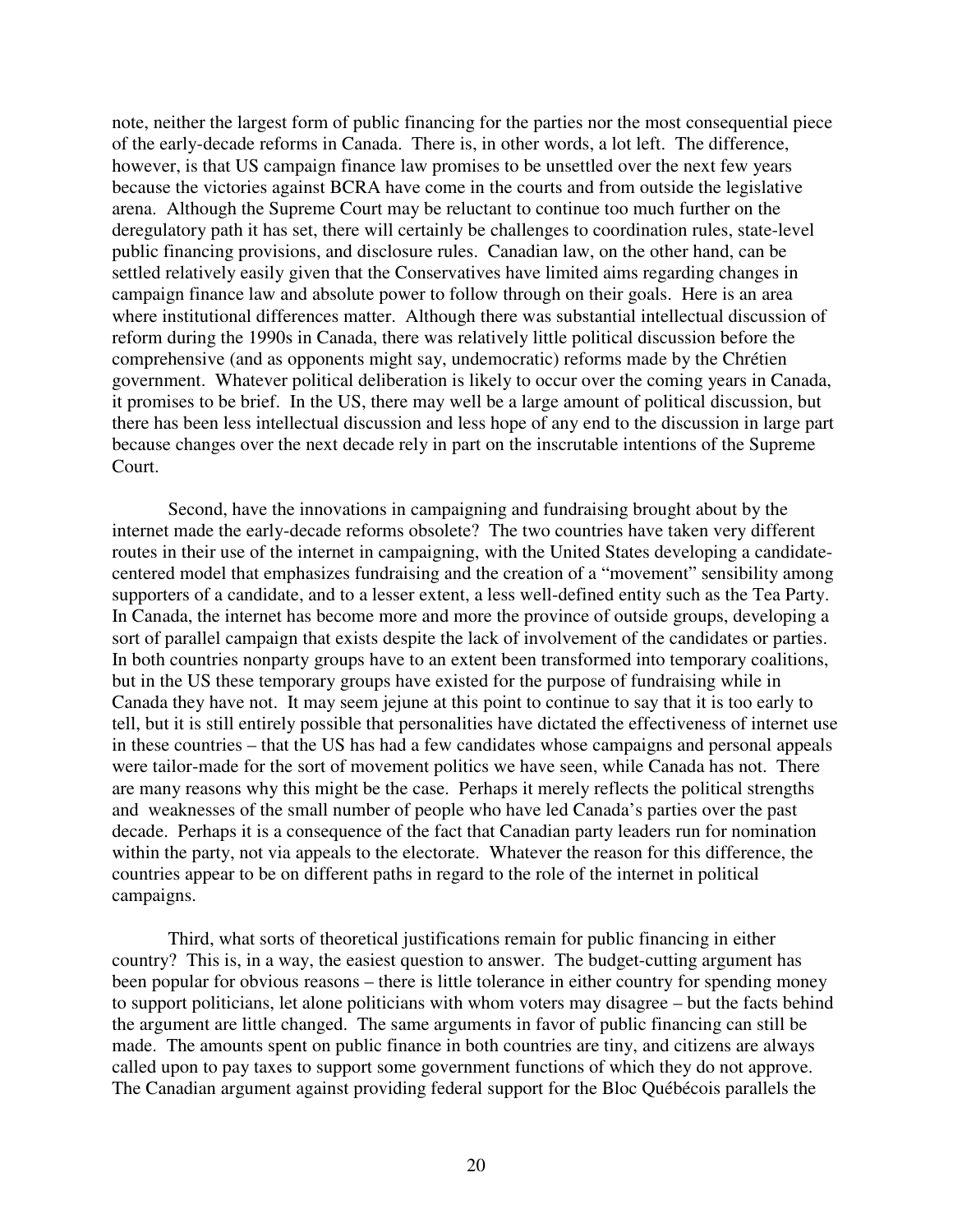arguments that have been made against continuing a US public financing system that supports uncompetitive presidential candidates. The public funding argument, in other words, has not really moved forward or backwards. If American public financing dies, it is more likely to die from inattention than from active malice towards it. In Canada, the more "market-friendly" public financing measures, such as the tax credit or the expenses reimbursement, will almost certainly continue; they just will not be referred to as public financing. The most clearly articulated justification for public financing has always been the claim that private fundraising leads to corruption. Both nations' reform efforts benefitted from the proximity of political scandals. The last decade, however, has been relatively free of this sort of corruption – perhaps to the detriment of efforts to advance the cause of regulation.

 And finally, what of the common criticisms that were raised early in the decade about the likelihood that the two nations' reforms would insulate incumbents and reduce competition? It seems clear that this has not been the case. The partisan turnover in both countries over the past decade likely would have happened with or without reform. Far from being an argument that these reforms were ineffectual, it can be read as an argument in their favor – they neither restricted competition nor clearly advantaged either side. The purest goals of these reforms were the intent to limit corruption in the electoral process. We cannot measure whether this has been the case, but we can dismiss claims that they would harm the electoral process. In the US case, this might, were it not for the looming spectre of a Supreme Court poised to strike down virtually any campaign finance regulation, lead to a more piecemeal discussion of campaign finance issues. That is, instead of looking to comprehensive packages, reformers might rather target very specific abuses and develop sets of smaller, separable proposals. The disclosure requirements for 527 groups introduced in the US in 2000 are one example of this, as are the various statelevel tax credits that exist in the United States. They do not purport to fix *the* problem, but they purport to address particular, well-defined abuses or problems.

# **Conclusions**

 The recent elections in the US and Canada may well mark a turning point for the countries' campaign finance systems, although this turning seems more one of rhetoric than reality. Above I have speculated about the consequences of these elections for the two countries' political debates. By means of a conclusion, let us also consider what the two elections say about the way in which the scholarly community inside and outside the US and Canada might look at the recent history of campaign finance in both nations. The United States has less governmental regulation of and financial support for the campaign finance system than most Western democracies. A redirection of the debate in the US, therefore, would arguably have little relevance for other nations. In 2008, it was plausible that other nations might look at Barack Obama's success in galvanizing the American public through his well-financed campaign and wonder whether that might not be possible in their own political systems. That event was arguably more meaningful than an American rejection of limits on interest group spending or public support for presidential candidates would be.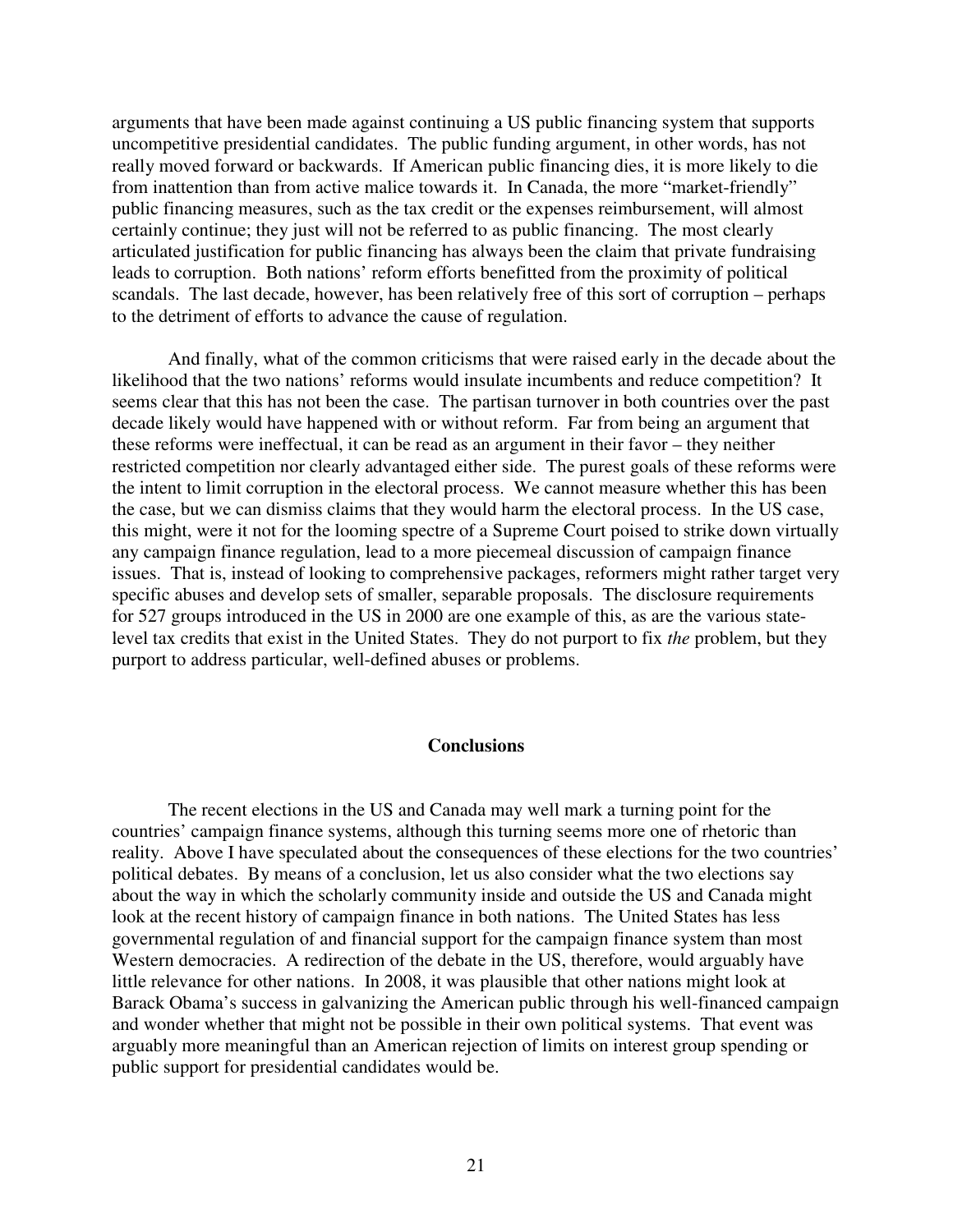The Canadian example might be more consequential to other countries. The Canadian scholarly literature on campaign finance has long paid more attention to the campaign finance systems of European countries than has the US, so a conclusion that state support for political parties does not work might be seen either as a statement on the limited effectiveness of public financing or a statement by Canadians that they are more interested in a US-style system. One might assume from the literature on comparative campaign finance (see, e.g., Koß 2010) that there has been a steady march towards a greater state role in financing political campaigns. Again, I may be making too much of the intentions of one Canadian political party at one point in time, but the Canadian election and its aftermath may prove to be far more consequential to political scientists in a number of ways than has the recent US election.

 These elections do suggest that it is possible to effectively close the book on the attempt over the past decade to discern the effects of these two nations' reform efforts. In doing this, we must acknowledge that the debate over campaign finance regulation is far less settled than it was a decade ago. In closing, I do wish to reiterate why the US-Canada comparison matters here. The coincidence of the two nations' pursuit of similar reforms at similar times has provided a fascinating natural experiment in how similar countries, with different political systems, can digest similar types of reforms. Were one nation to try these reforms, and reject them, we might talk about all sorts of idiosyncrasies in that country. When both nations reject at least some of what they have digested, however, this is perhaps a stronger sign that something larger is going on.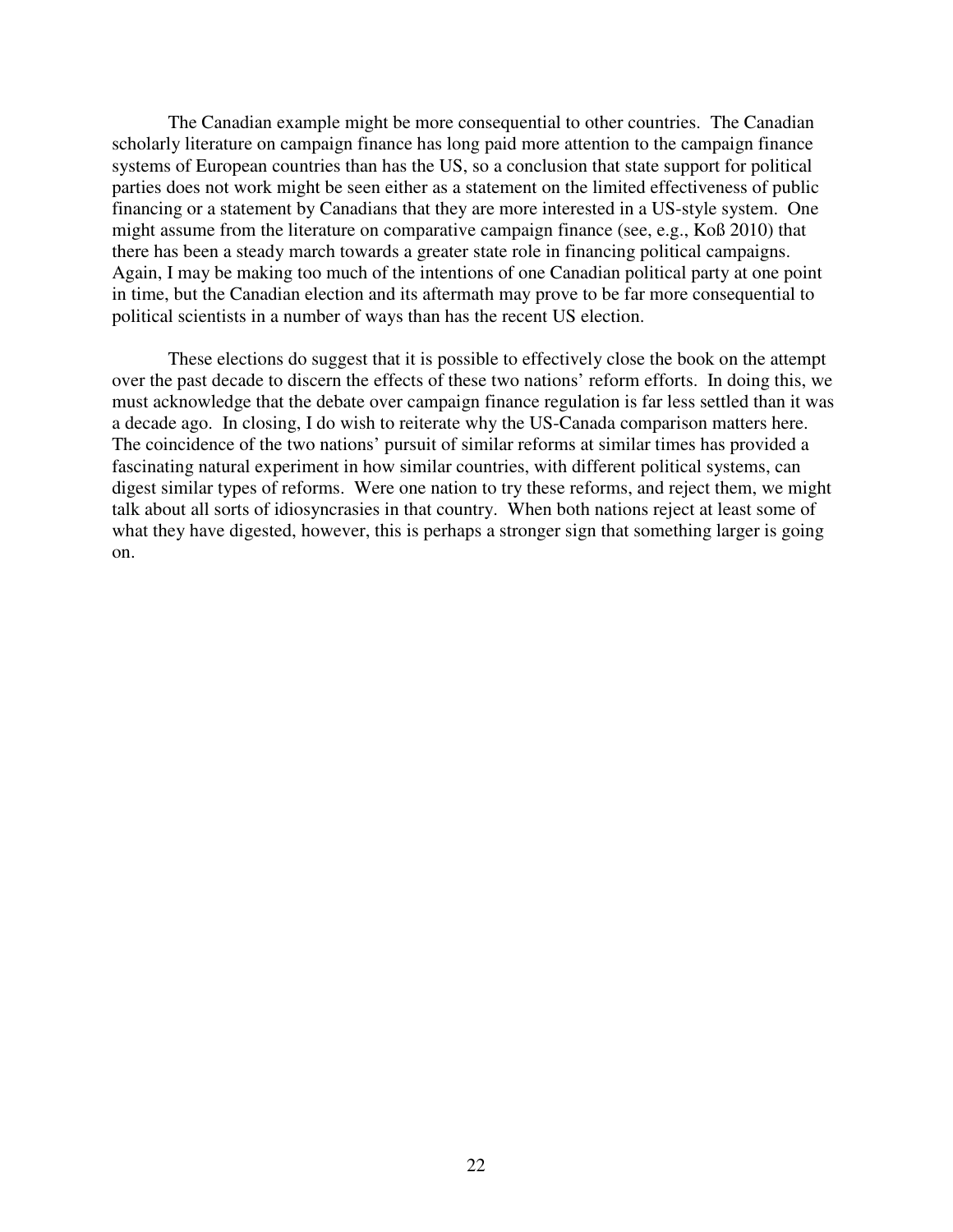## **Bibliography**

- Boatright, Robert G. 2011. *Interest Groups and Campaign Finance Reform in the United States and Canada*. Ann Arbor, MI: University of Michigan Press.
- Campaign Finance Institute. 2009. "Minnesota's \$50 Political Contribution Refunds Ended on July 1." Washington, DC: Campaign Finance Institute. On line, http://www.cfinst.org/press/PReleases/09-07-

08/CFI\_s\_Comments\_on\_Minnesota\_s\_50\_Political\_Contribution\_Refunds.aspx

Carney, Eliza Newlin. 2011. "Who Killed Public Financing?" *National Journal*, January 31.

- Carty, R. Kenneth, William P. Cross, and Lisa Young. 2000. *Rebuilding Canadian Party Politics.* Vancouver, BC: University of British Columbia Press.
- Chase, Steven, Gloria Galloway, and Jane Taber. 2011. "Federal Election Called for May 2." *Globe and Mail*, March 26.
- Cheadle, Bruce. 2011. "Harper Government Spends \$26 Million on Winter Ad Blitz." *Globe and Mail*, March 13.
- Cross, William P. 2004. *Political Parties: The Canadian Democratic Audit*. Vancouver, BC: University of British Columbia Press.
- Cummings, Jeanne. 2011a. "Exclusive: New Dem Money Group to Take on GOP." *Politico*, April 29.
- Cummings, Jeanne. 2011b. "GOP Super PAC Seeks Surplus Cash." *Politico*, May 16.
- Eggen, Dan. 2010. "U. S. Chamber of Commerce sets sights on Democrats ahead of Midterm Elections." *Washington Post*, March 16.
- Flanagan, Tom., and David Coletto. 2010. "Replacing Allowances for Canada's National Political Parties?" Calgary, AB: University of Calgary, School of Public Policy Briefing Papers 3 (1).
- Franz, Michael. 2010. "The *Citizens United* Election, or Same as it Ever was?" *The Forum*, Vol. 8: Issue 4, Article 7.
- Franz, Michael M., Joel Rivlin, and Kenneth Goldstein. 2006. "Much More of the Same: Television Advertising Pre- and Post-BCRA." In *The Election After Reform: Money, Politics, and the Bipartisan Campaign Reform Act*, ed. Michael J. Malbin. Lanham, MD: Rowman and Littlefield, pp. 141-160.
- Galloway, Gloria. 2011. "On the Internet, it's Anybody but Harper." *Globe and Mail*, April 27.
- Goldwater Institute. 2011. "McComish v. Bennett." Phoenix, AZ: Goldwater Institute. On line, http://www.goldwaterinstitute.org/case/68.
- Green, John C., and Paul S. Herrnson, eds. 2003. *Responsible Partisanship? The Evolution of American Political Parties Since 1950*. Lawrence, KS: University of Kansas Press.
- Hayward, Allison R. 2011. "What Changes do Recent Supreme Court Decisions Require for Federal Campaign Finance Statutes and Regulations?" *Indiana Law Review* 44: 285- 300.
- Houpt, Simon. 2011. "Scatological Attack on Stephen Harper's Record goes Viral." *Globe and Mail*, April 13.
- Ibbitson, John. 2011. "Tories to Add More Seats in Commons for Ontario, BC, Alberta." *Globe and Mail*, June 2.
- Ibbitson, John, and Shawn McCarty. 2011. "Advance Polls Reveal Unexpected Record Turnout." *Globe and Mail*, April 26.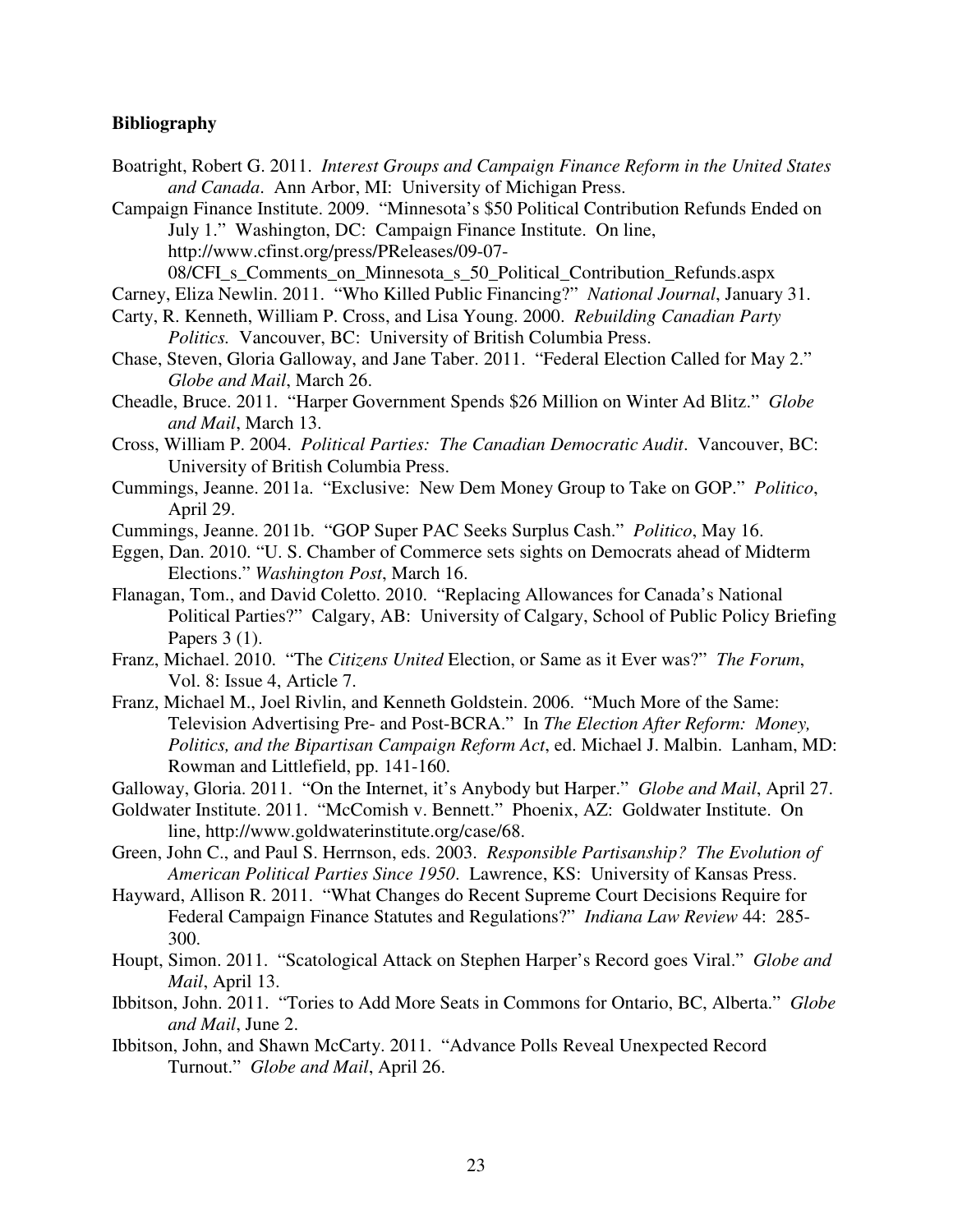- Jansen, Harold J., and Lisa Young. 2010. "How Much State Money Goes to Canada's Political Parties?" Paper presented at the Annual Meeting of the Prairie Political Science Association, Winnipeg, Manitoba.
- Johnston, Richard. 2011. "A Realigning Election in Canada?" *The Monkey Cage*, May 3. On line, http://themonkeycage.org/blog/2011/05/03/a-realigning-canadian-election/.
- Koß, Michael. 2010. *The Politics of Party Funding*. London: Oxford University Press.
- La Raja, Raymond J. 2008. *Small Change: Money, Political Parties, and Campaign Finance Reform.* Ann Arbor, MI: University of Michigan Press.
- Lortie, Pierre, Chair. 1991. *Reforming Electoral Democracy: Final Report of the Canadian Royal Commission on Electoral Reform and Party Financing.* Ottawa: Ministry of Supply and Services Canada.
- Luo, Michael. 2010. "Money Talks Louder than Ever in Midterms." *New York Times*, October 7.
- Malbin, Michael J., ed. 2006. *The Election After Reform: Money, Politics, and the Bipartisan Campaign Reform Act*. Lanham, MD: Rowman and Littlefield.
- Manfredi, Christopher, and Mark Rush. 2008. *Judging Democracy*. Toronto: Broadview Press.
- Milke, Mark. 2009. "Subsidizing Separatism in Québec." Winnipeg, MB: Frontier Centre for Public Policy, Policy Series, no. 77.
- Naymik, Mark. 2011. "Ohio Should Close Tax Loopholes , say Research Groups from Across the Political Spectrum." *The Plain Dealer*, May 16.
- Phillips, Kate. 2007. "Group Reaches Settlement with FEC Over 2004 Campaign Advertising." *The New York Times*, 1 March, p. A16.
- Prat, Andrew, Ricardo Puglisi, and James M. Snyder. 2010. "Is Private Campaign Finance a Good Thing? Estimates of the Potential Informational Benefits." *Quarterly Journal of Political Science* 5 (3): 291-318.
- Radwanski, Adam. 2011a. "How Tory Rush to Kill per-vote Subsidy Could Backfire." *Globe and Mail*, April 25.
- Radwanski, Adam. 2011b. "Elizabeth May's Win, the Green Collapse, and our Broken Electoral System." *Globe and Mail*, May 11.
- Russell, Peter H., and Lorne Sossin, eds. 2009. *Parliamentary Democracy in Crisis*. Toronto" University of Toronto Press.
- Sayers, Anthony M., and Lisa Young. 2004. "Election Campaign and Party Financing in Canada." Australian Democratic Audit. Canberra: Australian National University.
- Simpson, Jeffrey. 2011. "We Never saw the NDP Surge Coming." *Globe and Mail*, April 29.
- Smith, Bradley A. 2011. "Government Shouldn't Play Election Favorites." *Wall Street Journal*, March 27.
- Stanbury, William T. 1989. "Financing Federal Parties in Canada, 1974-1986." In *Canadian Parties in Transition*, ed. Alain-G. Gagnon and A. Brian Tanguay. Scarborough, ON: Nelson Canada, pp. 354-83.
- Taber, Jane. 2011. "NDP Surges after Debate while Liberal Support Stays Stagnant." *Globe and Mail*, April 14.
- Tapscott, Don. 2011. "Why did we Ignore Obama's Social Media Lesson?" *Globe and Mail*, May 2.
- Tucker, Joshua. 2010. "Here Comes the  $112<sup>th</sup>$  Congress: The Most Conservative (and Most Polarized) in Decades." *The Monkey Cage*, November 12. On line, http://themonkeycage.org/blog/2010/11/12/here comes the 112th congress /.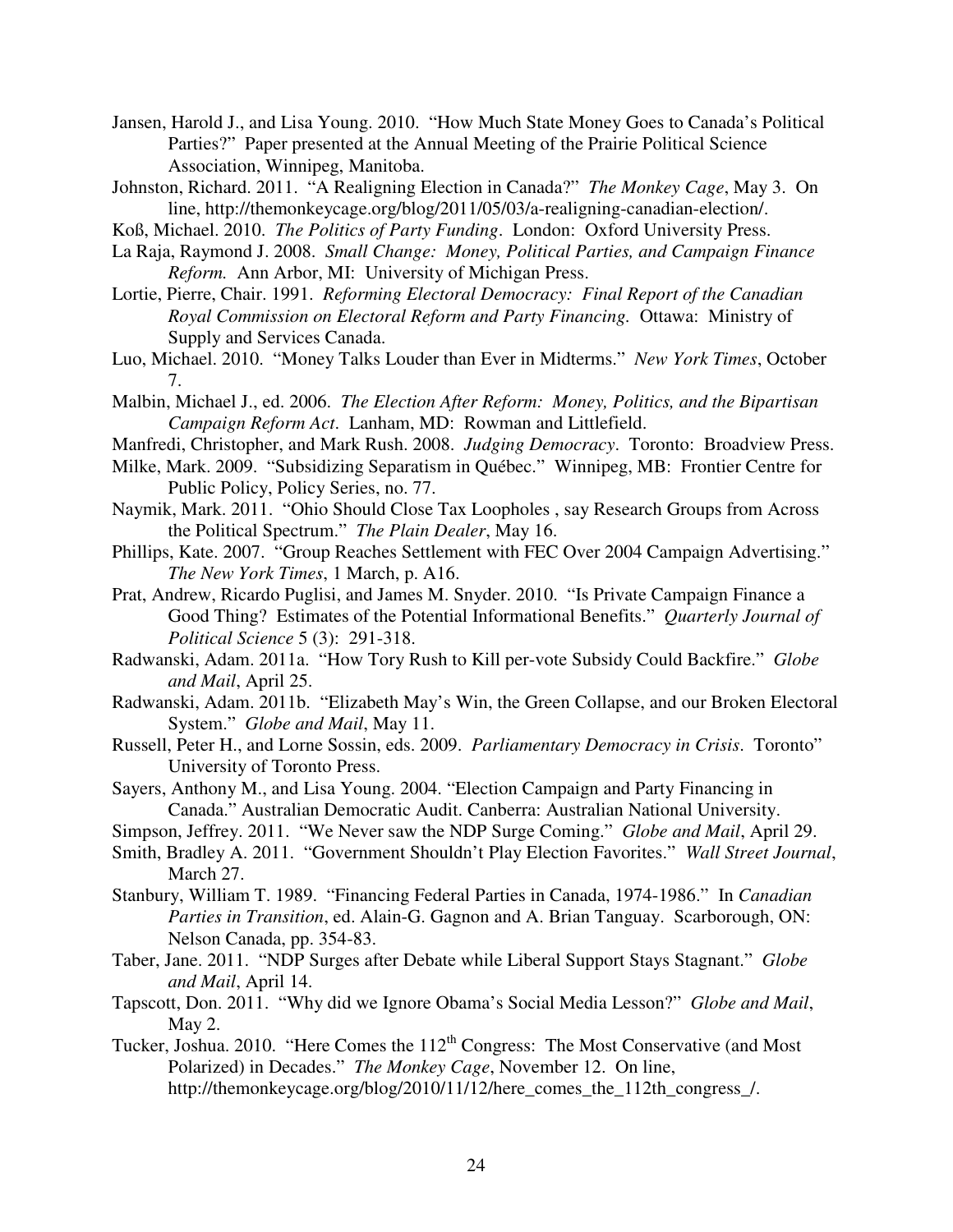Vogel, Kenneth. 2011a. "To Right, *Citizens United* Just a Start." *Politico*, March 18.

- Vogel, Kenneth. 2011b. "Supreme Court Won't Hear Challenge to Party Spending." *Politico*, March 21.
- Vogel, Kenneth. 2011c. "Soros Considers his Options." *Politico*, April 28.

Wells, Paul. 2011. "The Untold Story of the 2011 Election." *MacLean's*, May 9.

Wente, Margaret. 2011. "Hard Questions for Elizabeth May." *Globe and Mail*, May 10.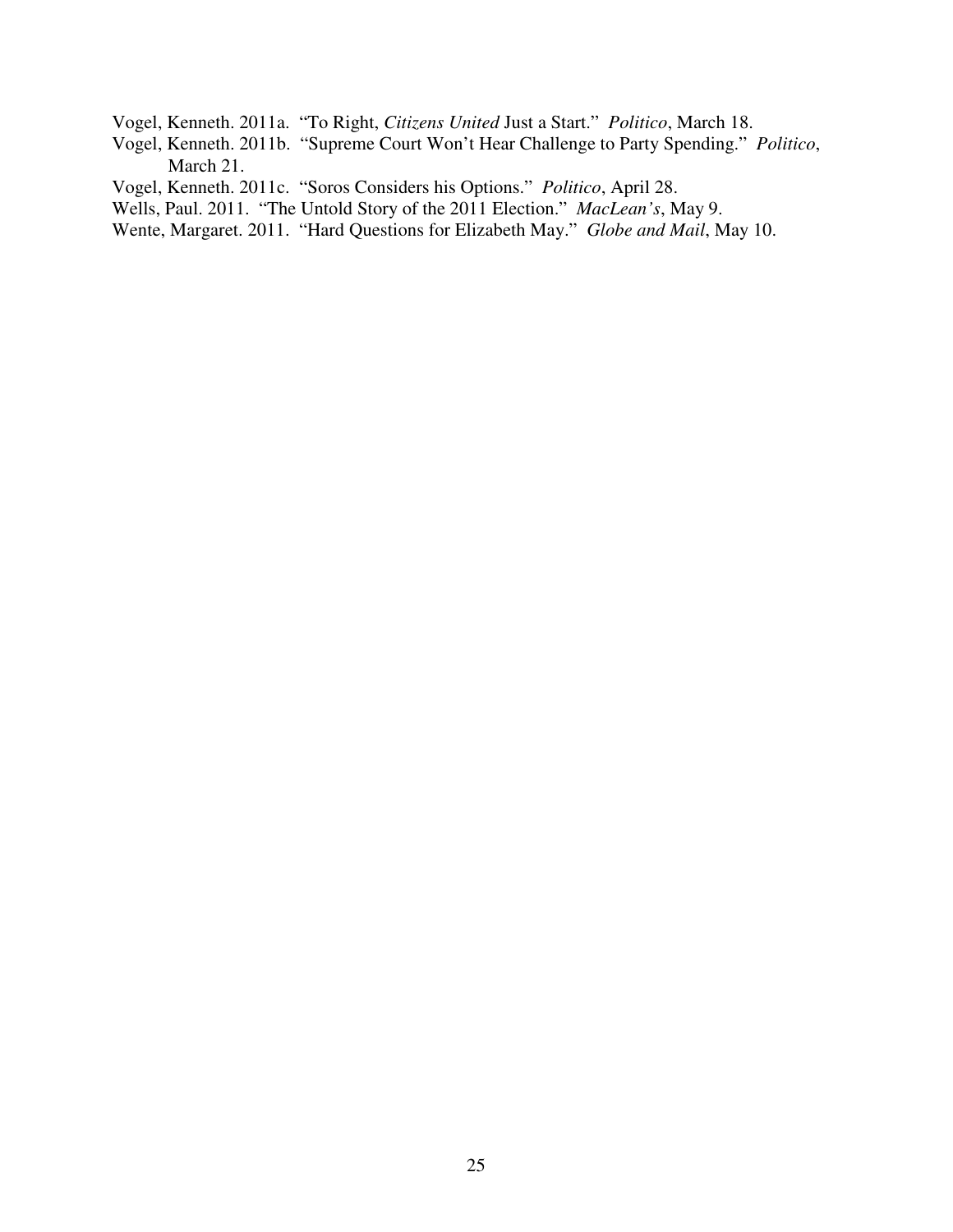|                    | 2000    | 2002    | 2004    | 2006    | 2008    | 2010    |
|--------------------|---------|---------|---------|---------|---------|---------|
| <b>Democrats</b>   |         |         |         |         |         |         |
| <b>DNC</b>         | \$260.6 | \$162.1 | \$404.4 | \$130.8 | \$260.1 | \$224.5 |
|                    | (136.6) | (94.6)  |         |         |         |         |
| <b>DSCC</b>        | 104.2   | 143.4   | 88.7    | 121.4   | 162.8   | 129.5   |
|                    | (63.7)  | (95.0)  |         |         |         |         |
| <b>DCCC</b>        | 105.1   | 102.9   | 92.9    | 140.0   | 176.2   | 163.9   |
|                    | (56.7)  | (56.4)  |         |         |         |         |
| Total*             | 520.4   | 463.3   | 824.4   | 602.1   | 961.2   | 815.0   |
|                    | (245.2) | (246.1) |         |         |         |         |
|                    |         |         |         |         |         |         |
| <b>Republicans</b> |         |         |         |         |         |         |
| <b>RNC</b>         | 379.0   | 284.0   | 392.4   | 243.0   | 427.6   | 196.3   |
|                    | (166.2) | (113.9) |         |         |         |         |
| <b>NRSC</b>        | 96.1    | 125.6   | 79.0    | 88.8    | 94.4    | 84.5    |
|                    | (44.7)  | (66.4)  |         |         |         |         |
| <b>NRCC</b>        | 144.6   | 210.8   | 185.7   | 176.3   | 118.3   | 133.8   |
|                    | (47.3)  | (69.7)  |         |         |         |         |
| Total*             | 715.7   | 691.6   | 894.3   | 748.2   | 920.5   | 586.6   |
|                    | (249.9) | (250.0) |         |         |         |         |

# **Table 1: U.S. Party Committee Receipts, 2000-2010**

(in millions of US dollars)

\* Totals include other party committees not listed.

Figures for 2000 and 2002 are combined hard and soft money totals. Soft money totals for 2000 and 2002 in parentheses.

Source: Center for Responsive Politics.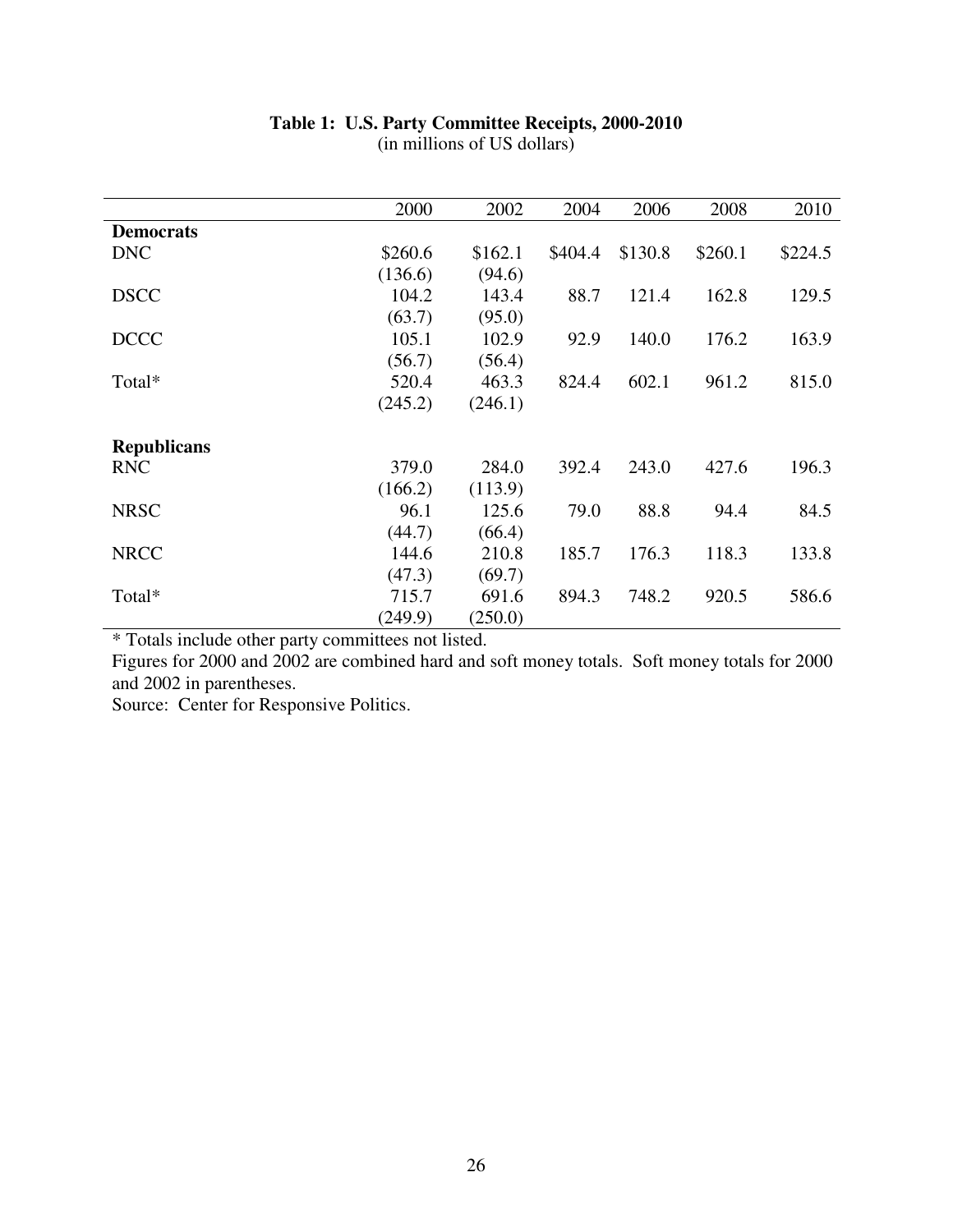# **Table 2: Canadian Party Fundraising, 2000-2008**

(in millions of Canadian dollars)

|                             | 2000  |                  |       | 2004  |               | 2006   |        |               | 2008   |        |               |        |        |
|-----------------------------|-------|------------------|-------|-------|---------------|--------|--------|---------------|--------|--------|---------------|--------|--------|
| Party                       | Corp. | Union            | Indiv | Total | Contributions | Public | Total* | Contributions | Public | Total* | Contributions | Public | Total* |
|                             |       |                  |       |       |               | Funds  |        |               | Funds  |        |               | Funds  |        |
| Liberal                     | 11.9  | < 0.1            | 7.0   | 19.0  | 4.7           | 9.1    | 13.8   | 9.0           | 8.6    | 17.6   | 5.9           | 8.7    | 14.6   |
| Canadian<br>Alliance        | 6.8   | $\boldsymbol{0}$ | 12.0  | 19.6  |               |        | --     |               |        |        |               |        |        |
| <b>NDP</b>                  | 3.2   | 3.0              | 5.8   | 9.0   | 5.2           | 1.9    | 7.1    | 4.0           | 4.6    | 8.6    | 5.5           | 5.0    | 10.5   |
| Progressive<br>Conservative | 2.8   | $\boldsymbol{0}$ | 2.8   | 5.6   |               |        | --     |               |        | --     |               |        |        |
| <b>Bloc</b><br>Québécois    | 0.5   | < 0.1            | 1.7   | 2.1   | 0.9           | 2.4    | 2.8    | 0.5           | 3.0    | 3.5    | 0.7           | 3.0    | 3.7    |
| Conservative                |       |                  |       |       | 10.9          | 8.5    | 19.4   | 18.6          | 9.4    | 28.0   | 21.2          | 10.4   | 31.6   |
| Green                       |       |                  |       | --    |               |        | --     | 0.8           | 1.2    | 2.0    | 1.6           | 1.3    | 2.9    |
| Total                       | 22.1  | 3.1              | 29.3  | 55.3  | 21.7          | 21.9   | 43.6   | 32.9          | 26.8   | 59.7   | 34.9          | 28.4   | 63.3   |

All numbers in millions of dollars.

Source: Elections Canada.

 \* Totals from 2004 onward do not include transfers of funds from previous years or federal reimbursements to candidates. Source: Elections Canada; Adapted from Cross 2004, 147; Sayers and Young 2004.